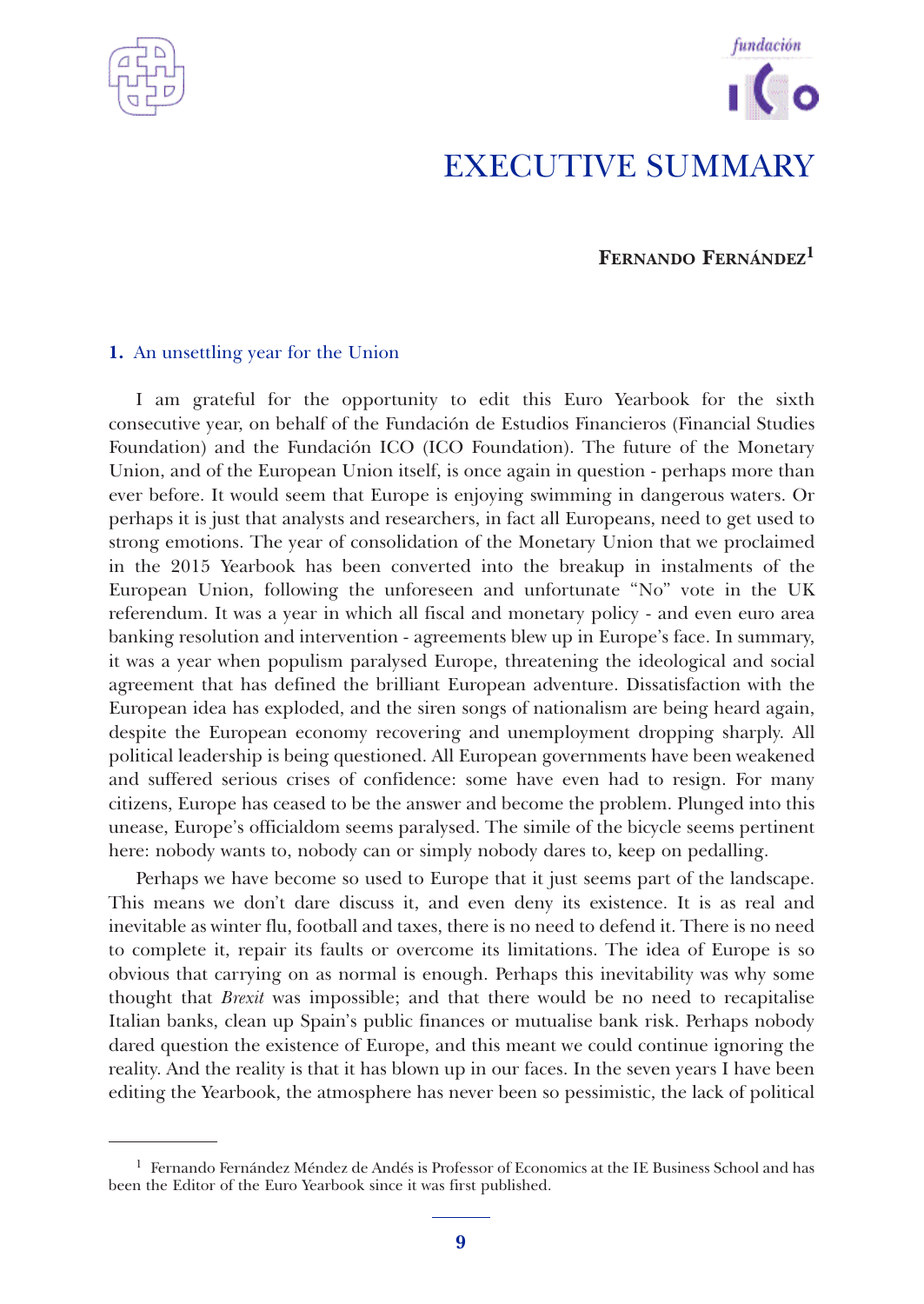



will so evident, and the difference between words and events so stark.

This inability to face up to reality was offset by the idea that economic growth would cure everything. It has been insistently repeated that Europe needs a good dose of Keynesian policy to get over its demand-side problems: more public investment and more private consumption. And the refrain that Europe saves too much is repeated over and over. You will see this thesis expounded in many of the articles in this Yearbook. It is no longer fashionable to talk of fiscal adjustments structural reforms, open and competitive economies, productivity and unit labour costs, but some of our contributors stick their necks out and demand these. Domestic and international public institutions are implementing populist policies for fear of populism. European regulations - particularly some of those approved in the tough years between 2010 and 2012 - are being consciously ignored for reasons of public convenience. Nobody seems to be worried about losing credibility, because the alternative, it is claimed, is populism or breakup. And in the meantime, the party goes on.

After so many years of austerity, Europeans need a bit of joy: they need growth. It is as if there has been an evil plot to condemn Europe to stagnation. It is as if this wasn't a result of its own errors. And those who criticise this irrationality find support for their arguments in the calm in financial markets. True, these markets are peaceful and prospering at the moment, tamed by unprecedented quantitative easing (QE) policies, which have raised the balance sheet assets of the world's main central banks to over 30% of the size of their respective GDPs. But the apparent peace reigning in the markets should not be mistaken for unanimous approval of the policies adopted. We are once again hearing that "this time it's different"2; that there are no signs of a bubble in the apparent irrationality of risk spreads; that there are powerful structural reasons why things are different this time. The theory of secular stagnation and the hypothesis of a natural interest rate close to zero are being brought back to life, the idea of public works programmes is being rediscovered, and it is insisted that growth will cure everything. Memory is so short, and so selective! As we have been arguing since the first edition of this Yearbook, Europe's problems are structural. They have always been, and continue to be, structural. Monetary policy alone - no matter how creative and exceptional it might be - will never solve these problems.

The prevailing tone in last year's Yearbook was bitter-sweet: this time it is disenchantment. This is not to say that there were no significant achievements in 2016. The GDP of the euro area economy is now back to pre-crisis levels, although employment levels remain clearly insufficient and unevenly distributed. ECB action continues to reduce financial fragmentation and foster a recovery in lending. It has unquestionably demonstrated its commitment to euro area stability, leading us into the unexpected territory of negative interest rates, penalising the accumulation of bank deposits. The President of the ECB has solemnly reiterated that he will not cease until the euro area returns to its target inflation rate of 2%3. The Single Supervisory Mechanism has worked

<sup>&</sup>lt;sup>2</sup> A reminder, as set out in the now classic book by Reinhart and Rogoff (2009), that this phrase is used before every financial crisis.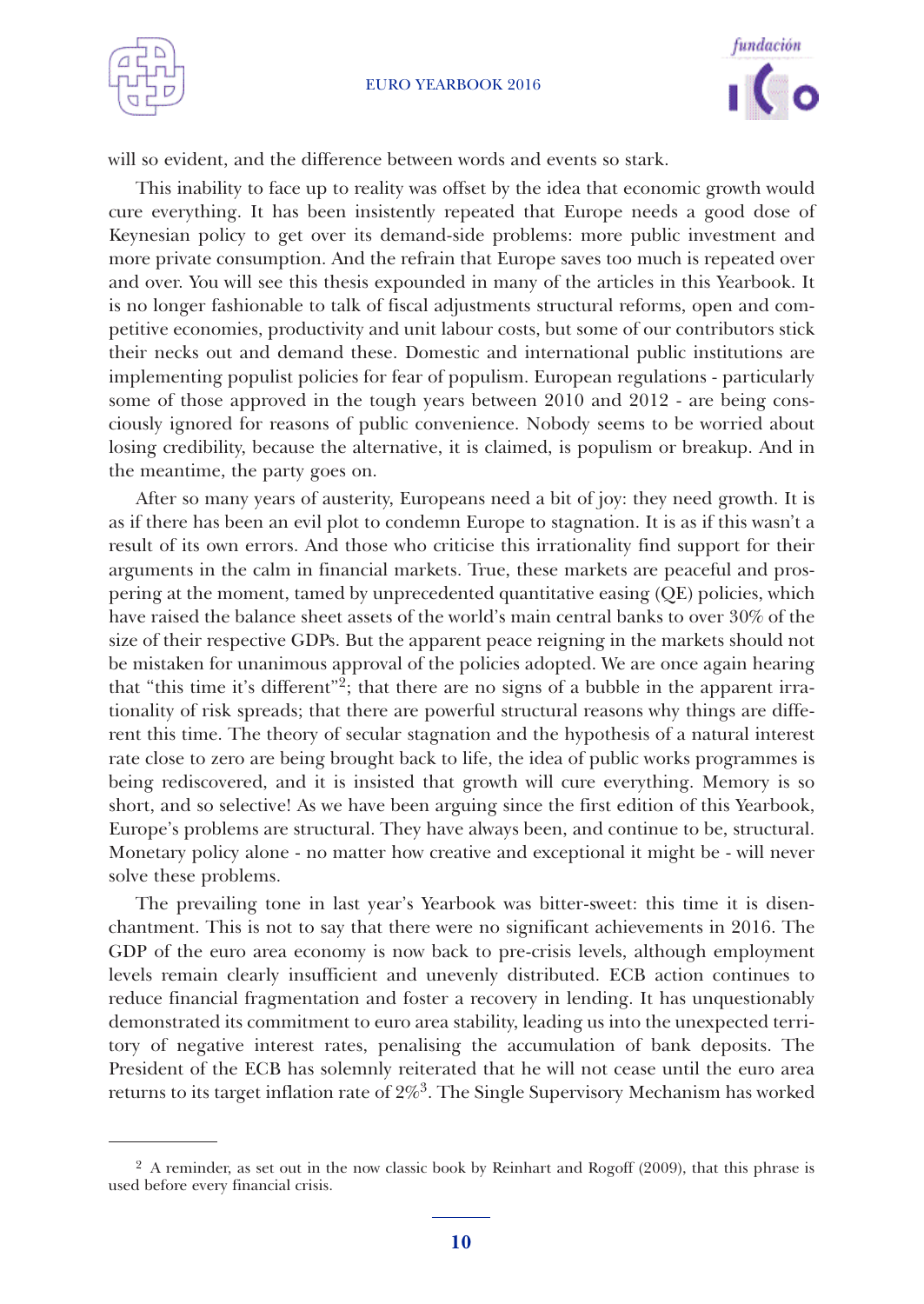



correctly, focusing on: improving governance and the banking business model; the identification, provision and management of credit risk; and the standardisation of supervisory criteria to put an end to national peculiarities and exceptions. The latest round of stress testing of European banks has helped to identify entities with problems and foster their recapitalisation. The European Single Resolution Mechanism for banks has been approved and is being implemented, at the customary gradual pace, with the Single Resolution Fund starting to be provisioned by contributions from financial entities. There has even been some significant progress with fiscal union, although it must be said that we are still at the stage of making declarations setting out positions, and starting to discuss details. Even the Greek crisis seemed to be on course for a not particularly controversial solution, involving a mixture of compliance, adjustment and debt relief.

Though still fragile, at the end of 2016 the euro area economy was clearly free of the threat of recession, unless protectionist policy decisions push us back in that direction. Having grown at 2% in 2015, economic activity slowed slightly to 1.7% in the Commission's latest 2016 forecast 4. Even so, the improvement is obvious in the gradual narrowing of the output gap and the recovery of employment to pre-crisis levels. Even so, some deeply-entrenched problems still persist, such as the scale of long-term unemployment, low investment and below-target inflation. This is despite spectacular monetary expansion, which has taken interest rates to levels that the monetary authorities themselves recognise as their technical limit.

At the time of writing this Yearbook, the figures for the last quarter of the year invite a degree of macroeconomic optimism, with reinvigorated consumption and an upbeat business climate in Germany and France, and the continuing strength of the Spanish economy. This is only partially offset by the weakness of Italy, resulting from the political uncertainty following the resignation of prime minister Renzi and the complications arising in its banking system.

The euro area public-sector deficit fell again in 2016, by 0.3 p.p. to 1.8% of GDP5, though big disparities between countries and some flagrant defaults still exist. Savings on the servicing of public debt and cyclical recovery have permitted some small progress in fiscal consolidation. Four euro area members remain in excessive deficit procedures, including Greece, which is still subject to a bailout programme, and, notably, Spain. Public debt across the euro area as a whole fell slightly from its peak of 94.4% of GDP in 2014, but remains excessively high following years of extraordinary efforts. This is particularly acute in some countries where it remains above 100% of GDP In November 2016, the Commission issued a Communication $6$  arguing that the cyclical situation in the euro area represented a strong need for moderately expansionary fiscal policies to support recovery in 2017. This position is not shared by the Council, which obliged the Commission

<sup>3</sup> What kind of times are we living in when a central bank has an explicit objective that there should be inflation? I confess that I still find it hard to believe, when I have spent much of my professional life fighting hyperinflation in emerging countries. <sup>4</sup> European Commission (2016d). <sup>5</sup> European Commission (2016c).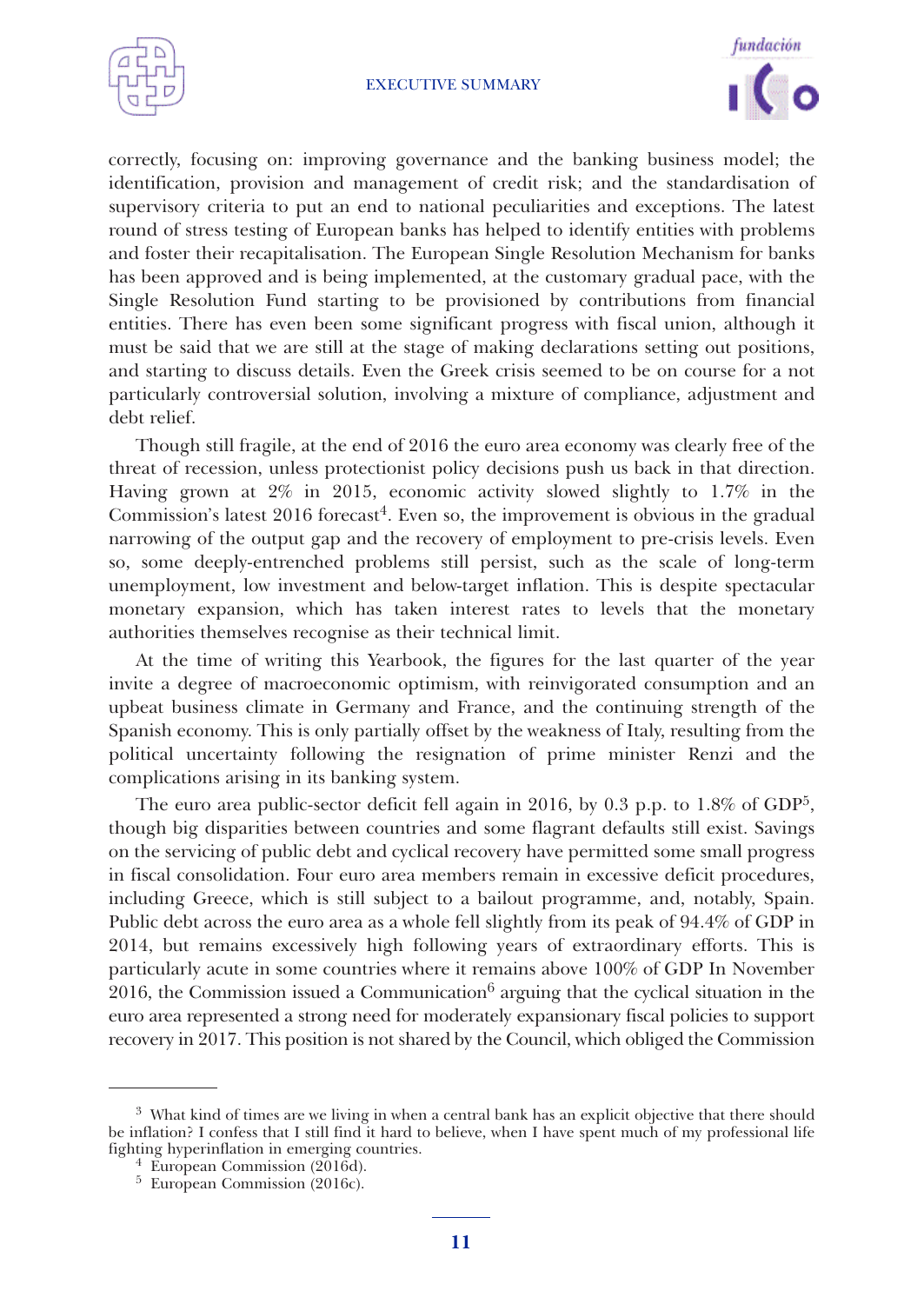



to clarify that the fiscal efforts of each member state depended on their individual circumstances, and must be compatible with compliance with Stability and Growth Pact obligations. An idea that is often unjustly overlooked in some public debates on austerity and fiscal cuts.

Italy appeared to be the main cause for concern in the euro area at the end of the year, because of the potentially systemic impact of its financial and political problems. Whilst the other periphery countries remain vulnerable, Portugal is starting to show worrying signs of exhaustion with the adjustment and reform process and possible reversal; Greece is continuing its unstable balancing act between adjustment and non-compliance, in the hope of renegotiation of the debt, which is not helped by the adoption of unilateral fiscal stimulus measures. At the other extreme, there are increasing political and academic pressures on Germany to place a limit on its trade surplus, which is approaching 10% of GDP, and to adopt fiscal stimulus measures to boost domestic demand. Paradoxically, recent undesirable events - such as the refugee crisis - may make this option more politically acceptable.

Whilst the economy might not be a cause for pessimism, European politics is in deep crisis. All of the usual equilibriums have been upset by the refugee crisis and the UK referendum. Whilst neither of these events has anything to do with monetary union in principle, they have radically altered expectations, and the political and social climate. They have also been a blunt reminder that monetary union requires political will, and that Europeanism is flagging across Europe. And without this will, the stability and survival of the euro as a currency will be questioned, putting it at the mercy of speculators and opportunists: the composition of the euro area is becoming open territory. The reversibility of the European project was on the table in 2016, in a way that it never had been previously. The very survival of the single currency is once again under discussion, as it was in the worst moments of  $2010^7$ . Political parties that reject the euro have real chances of gaining power in several EU countries. This is the sad situation in 2016, and one that this Yearbook cannot avoid. It doesn't matter that the financial markets are maintaining enviable stability and acting as if a breakup were a metaphysical impossibility. Because the only way to achieve a successful diagnosis is to fully understand the problem. Populism will not be defeated by more populism: it will be defeated by conviction, education and leadership. This is the challenge we have ahead of us as Europeans. To ensure our stability and prosperity in an era of globalisation, and to maintain our contribution to a world that is richer, freer and fairer.

The UK referendum finished off one of the few political certainties that seemed unshakeable: the irreversibility of European integration. Until this seismic event, it seemed obvious that Europe's historic conflicts could be consigned to the past by ever closer economic integration, establishing a dense network of mutually beneficial relationships. But

<sup>&</sup>lt;sup>6</sup> European Commission (2016a) and (2016b). <sup>7</sup> For this reason, Brexit is particularly dangerous for the countries most vulnerable to investor sentiments. What is a liquidity problem for some sovereign Treasuries in Europe could soon develop into a solvency problem, if the markets start to suspect that these countries could be indebted in foreign currencies.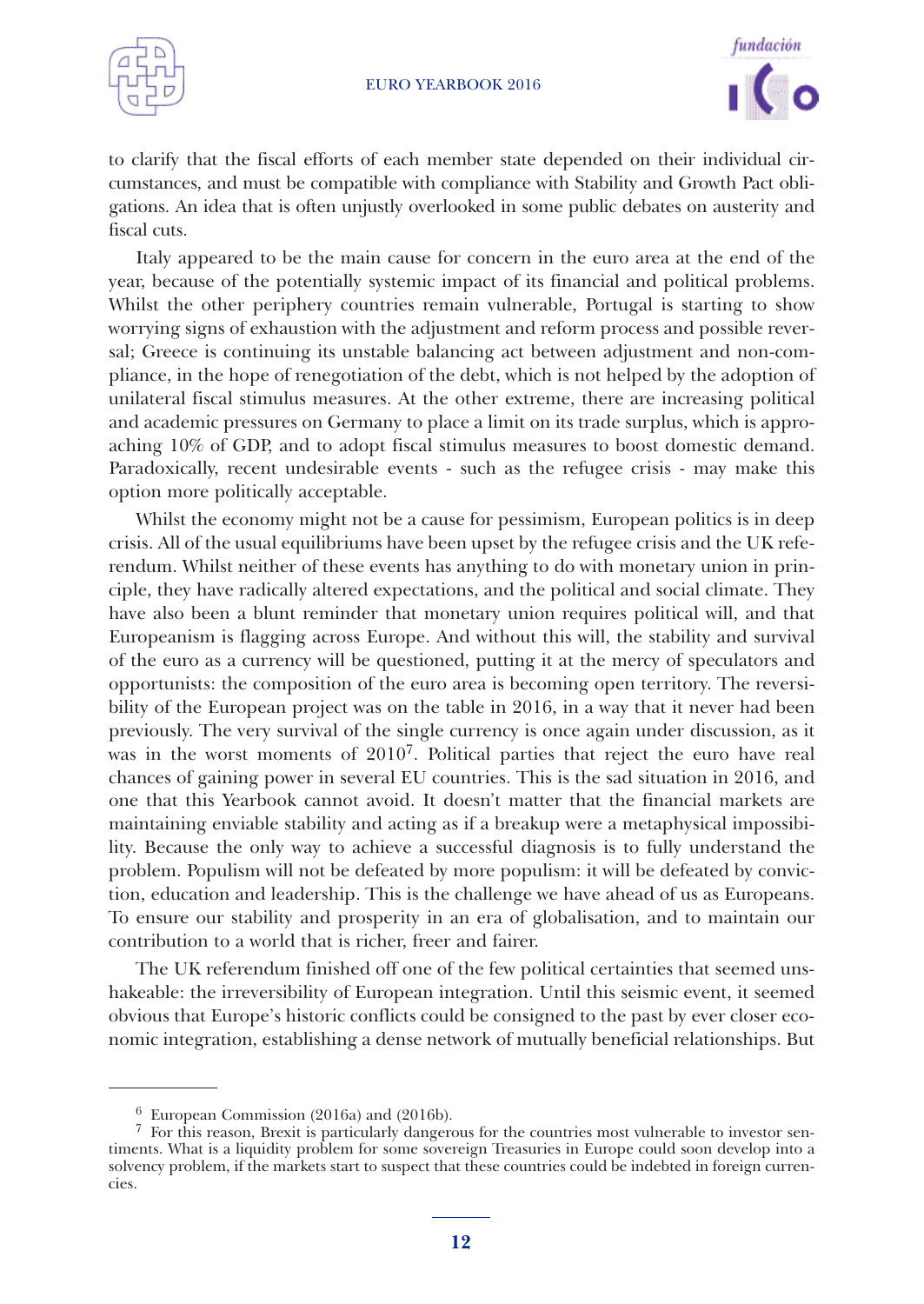



integration has given way to nationalism, an old European illness that we thought had been overcome. With Brexit, we have seen the return of political risk in Europe. With Trump, we are seeing a return of North American isolationism and mercantilism. With both, we are facing the risk of global recession.

Economic authorities are asking us to remain calm, but the shock is fundamentally political. Economic policy will not be sufficient on its own, however active and heterodox the ECB might be. The referendum result has refocused attention on the imperfect and incomplete design of Europe. The European Union will have to relaunch itself, just as the Monetary Union was partially relaunched following the debt crisis. The Union has been acting under a premise that is no longer sustainable: that whatever the faults in its design, its democratic deficit and political errors, all the alternatives were worse. But the public has got fed up with a discourse based on inevitability, because national governments have used Europe as an excuse, blaming every unpopular decision on a distant and bureaucratic Brussels. Cuts, salary adjustments, labour market flexibility, pension reform: Brussels was always to blame. But these reforms were needed because the economy has become globalised, and the digital revolution has transformed the value chain. Because Europe has lost its singularity, its competitive advantage and its technology. In addition, its demographics are stagnant, and the welfare state has mushroomed beyond what can be financed. This reality has nothing to do with European integration. In fact, integration is one of the most promising political strategies for responding to these challenges.

The crisis struck Europe with unexpected force, forcing the financial fragmentation of the euro area. It tore the Monetary Union apart at the seams, because the original design was faulty. No long-term monetary union is possible without banking and financial union. But fiscal union is also required, because no fiat banking system can survive without a credible fiscal backstop. We should all have learnt from recent episodes. Starting with the most vulnerable countries, which need to redouble their efforts to reduce their domestic imbalances and guarantee structurally sustainable fiscal positions. But many of these harbour a temptation to trust in the presumed expansionary effects of deficits. There are frequent calls for a relaxation of fiscal policy in the Union, confusing what might be necessary in some countries that are in surplus with political incapacity to face up to the costs of the necessary adjustments to government accounts.

But countries with fiscal and trade surpluses also have something to learn. They cannot continue putting off the mutualisation of bank debt through a European deposit guarantee system and a credible Single Resolution Fund. Neither can they refuse to offer solutions to the issue of sovereign debt. A common risk-free asset is an inescapable feature of any monetary union with a pretence to permanence. This means credible and effective limits must be imposed on public deficits. It would be even better to move forwards with a fiscal union that includes a system of simple, automatic and mandatory fiscal rules, and development of the euro area's macroeconomic stabilisation powers.

Too many voices clamour for a return to a system of a la carte integration, to a Europe of variable geometries and different speeds. For some reason an idyllic image of the Austro-Hungarian empire is offered as an efficient model of sustainable flexibility.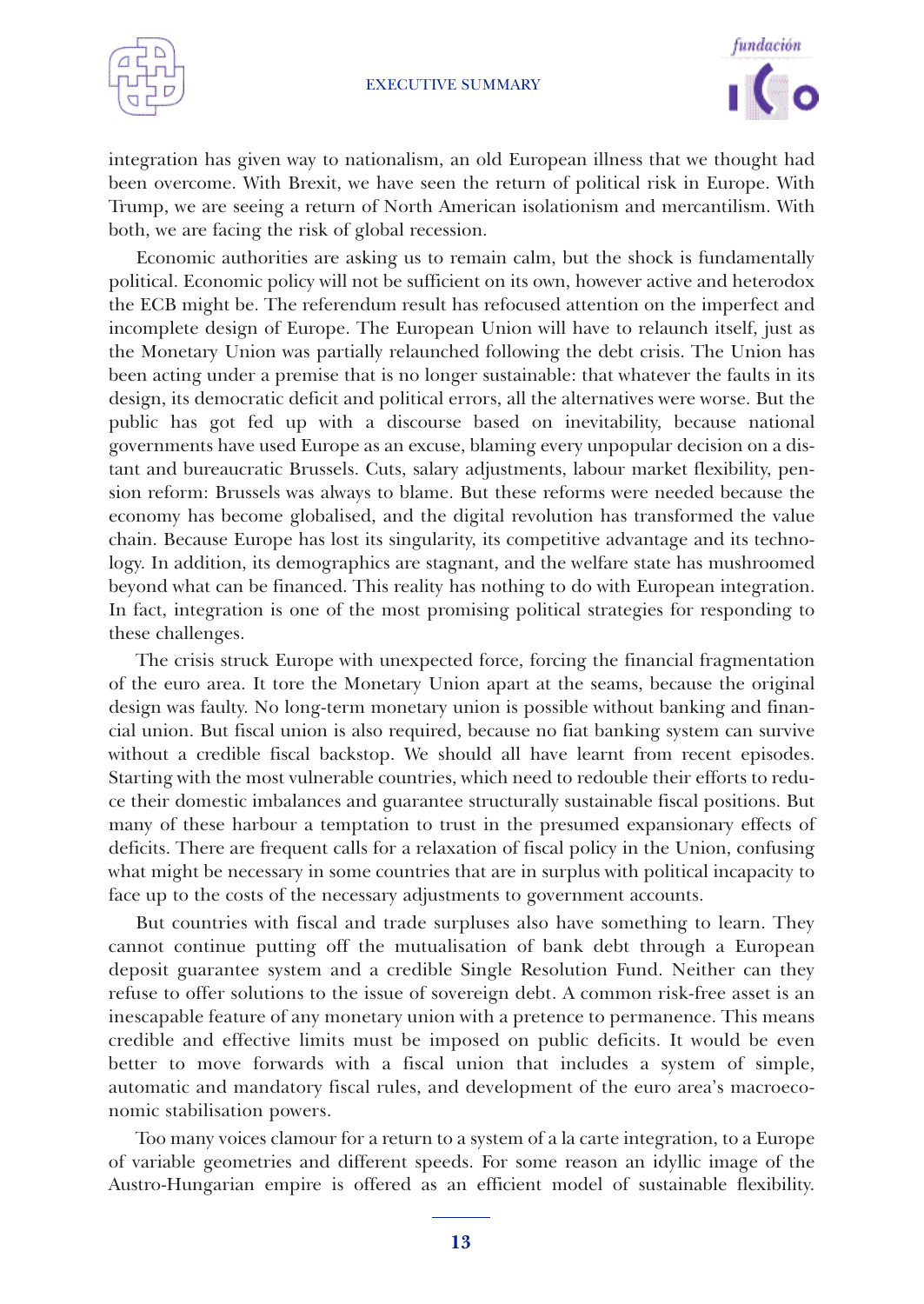



However, this model would be completely incompatible with the sustainability of monetary union, because it would represent an on-going invitation to speculation against those countries perceived as most vulnerable at the time. And if we consider economic history over the last twenty years, these won't always be the countries now known as the PIIGS.

Europe has a democratic deficit and a functionality deficit. The Monetary Union requires a certain pooling of monetary, banking, financial and fiscal sovereignty, and this is incompatible with the lack of democratic legitimacy of its institutions. The Union needs a new Founding Treaty that simplifies decision making processes, creates authentically federal institutions and incorporates automatically-applied fiscal rules, in exchange for mutual protection. It requires a government and a Finance Ministry. The exceptional regimes of disguised intervention in countries in difficulties have to end. But the possibility of free riders - irresponsible national behaviour hidden behind grandiloquent appeals to European solidarity - must also end. The social pact that gave rise to the European project needs to be renewed. This is a daring step. But the alternative is not carrying on as though nothing has changed, it is disintegration and collapse.

Against this backdrop of disenchantment the 2016 Yearbook seeks to remain faithful to itself and cover the whole European debate, without limit, in all dimensions and from all perspectives, even if some of these are contradictory, and even if the authors do not always agree with each other, or with the editor. Because this is the aim I set myself from the outset: to offer every possible point of view faithful to the European spirit. Last year we did this with sovereign-debt restructuring, with Greece very much in mind. This year we are looking at the continuity and effects of the ECB's unconventional monetary policy, and euro area fiscal policy. Because, if there is one lesson that I have learnt personally from this prolonged crisis, it is that consensus leads to complacency and, as Karl Popper warned us many years ago, complacency is the main danger for developed societies. The European economy and European politics need contrarian opinions that challenge politically correct certainties. The euro area still needs to be completed, to provide common policies and carry them out; not only short-term growth priming the fiscal and monetary pump.

Once again, the Yearbook has two objectives: to explain and to influence. Firstly, it helps to inform readers who are interested in the European Monetary Union but not necessarily specialists. I imagine this reader as also being a stranger to the intricacies of European politics, its distant and unnecessarily technical and bureaucratic language, its intricate and changing legislative process, and the continuous modifications to its institutions and competencies. The euro area is a political creature that is under construction. It is a living and unfinished political project. As such, it is difficult to follow. Anyone who does not understand this will be incapable of understanding Europe, and their political and economic conclusions will be mistaken<sup>8</sup>.

But the Yearbook also seeks to influence the construction of this project. We have argued since the outset that the economic and political future of Spain will be played out in Europe. Following a lengthy period on the sidelines, Spain once more has a stable government. It is to be hoped that it will now recover its leading role in Europe, and contribute to building European monetary, economic, budgetary and political union.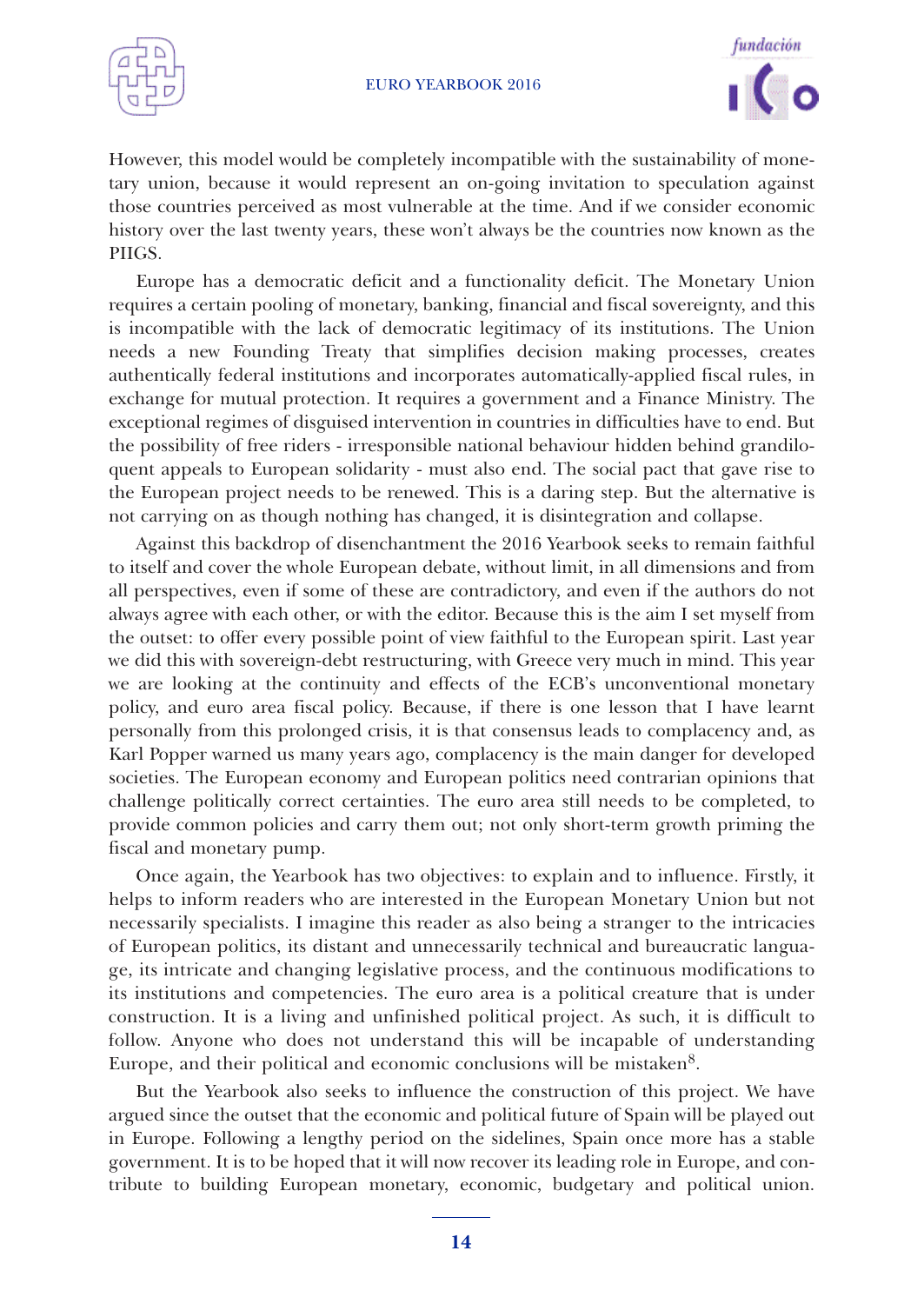



Combining defence of Spanish interests with strengthening the euro area and its political space is a complex tax requiring technical knowledge, negotiating skills and political will. Above all, it will require wide-ranging national consensus, because only strong and united countries, with consistent and lasting policies that do not stoke volatility, sectarianism or try to reinvent the wheel can hope to aspire to influence the future of Europe.

In this dual role of explaining and influencing, I believe I have managed to bring together yet again a group of leading collaborators, who are ideologically and professionally diverse, and truly international. Not everyone who contributed in the past has been able to appear this year due to other commitments, however, all of the authors here are of recognised intellectual repute with a true commitment to Europe. They all contribute their rich and varied professional and life experiences to explain their understanding of what has happened to the euro, and their opinions on what remains to be done. It bears repeating that this is a collective work, in which I am only responsible for choosing the authors and the issues, and that the authors present their opinions with absolute freedom. This book does not shirk the debate and seeks to contrast opinions. It opens with this partial but - I believe - faithful summary of the opinions of the authors. This is an unusual summary, in that it seeks to compare the authors' opinions with my own, benefiting the reader by giving them the tools to make up their own mind about topics that are necessarily controversial and subject to polemics and ideology. This is because Europe will not be built by fake unanimity, but through intensive discussion of opinions, reaching complex agreements and complying rigorously with the rules we have agreed.

This is perhaps my first personal conclusion for the 2016 Yearbook: European regulations are there to be applied, and to be changed if we don't like them, if they are insufficient or if their application results in unexpected and undesirable outcomes. This has happened several times over recent years, with the excessive deficit procedure and banking union, for example. But the rules must be respected. If not, the credibility of European construction will be tested to the limit. This is what the rule of law consists of, and Europe can only be built as a huge political space subject to the rule of law: it cannot and must not appeal to any legitimacy of religious, racial or cultural origin. Europe is not and never will be a nation state, if these have even existed outside of 19th century romanticism, and if such a concept is compatible with the idea of democracy.

<sup>8</sup> As we have so often seen in the simplistic arguments of certain North American gurus who have made a fortune predicting the imminent collapse of the euro from their distant ignorance.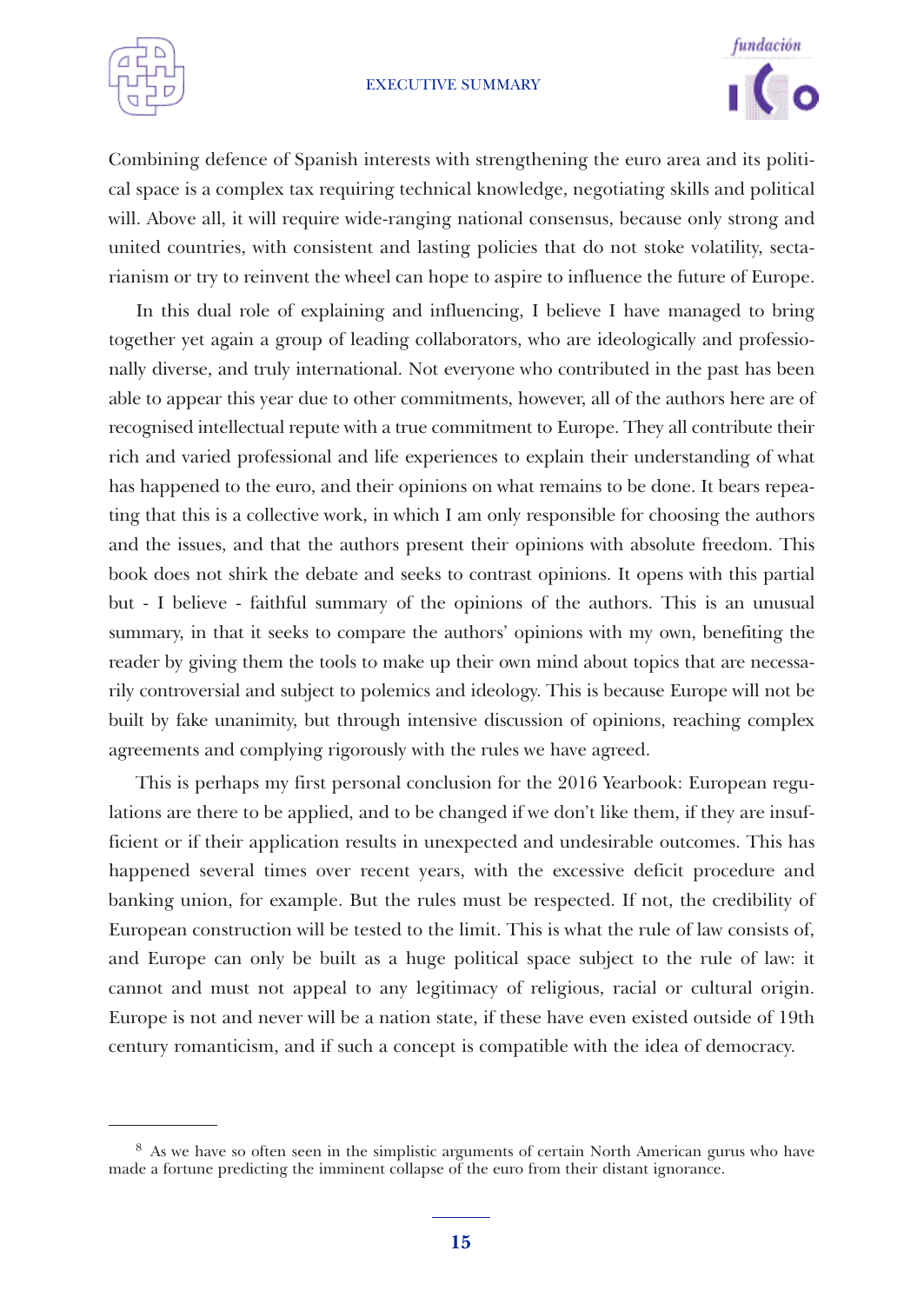



# 2. **A MONETARY UNION BETWEEN NORMALITY AND THE SEARCH FOR A NEW INSTITUTIONAL FRAMEWORK**

The structure of the Yearbook 2016 is somewhat different to usual. It is becoming ever more difficult to distinguish those aspects that correspond to normal functioning of the whole monetary area from analysis of regulatory and legislative developments, and the highly controversial, but still only theoretical, issues on which the various actors are starting to take positions. There are two reasons for this. After being in operation for seventeen years, the Monetary Union is such a normal part of economic and political life, so much a part of every decision and every debate, that every economic proposal has to consider it. But it is also because the Monetary Union has changed so much since the outset, it has innovated so much and spread to so many territories that we believed were forbidden to it, that everything is now normal. Anything is possible in the new European normality. Monetary policy decisions are unorthodox and innovative; regulatory and prudential policy are built on and expanded year after year; and fiscal rules continue to evolve pointing - though many would still not dare to use the name - towards an embryonic European Treasury. Even arguments about the distribution of power between institutions, and decision-making and voting procedures in those institutions, usually end in agreement. It is just like any sovereign state.

To reflect this, the Yearbook is set out as a continuum, from the general to the specific, from a global vision of monetary union in the world (chapter 1) to a final discussion of reform of the Treaty (chapter 11). Sandwiched between these we have exhaustive details of: the role of the euro in the world (chapter 2); financial fragmentation in Europe (chapter 3); the effectiveness and limits of the ECB's monetary policy (chapter 4) and the potential impact of this on banking profitability (chapter 5); an initial assessment of the ECB's supervisory activity from both a global perspective (chapter 6) and from the point of view of those supervised (chapter 8); this is preceded by a sketch of the European deposit guarantee structure (chapter 7); and followed by an outline of the type of fiscal union that might be possible, and necessary, in the euro area (chapter 9); and a comparison of this with the actual institutional fiscal reality in Europe (chapter 10). This is rounded off with a purely political discussion (chapter 11) about the final destination set out in the Five Presidents' Report.

Attentive readers will no doubt have spotted that the list of contents does not contain a specific chapter on the European story of the year, the UK referendum. We included this last year, when it was little more than a possibility that almost nobody considered likely. This year we have to assume that it is inevitable. It is a sovereign decision. It might be profoundly wrong and dangerous - in my opinion - but it is legitimate and definitive. The relevant question is, therefore, now what? This is addressed by nearly all of the authors in their chapters - some explicitly and some more subtly or in passing - because no European observer can ignore the "elephant in the room".

The book opens with an introductory article by Jaime Caruana, the general manager of the Bank for International Settlements and Goetz von Peter, from the same body. This is an excellent exercise for placing the euro area in the context of international econo-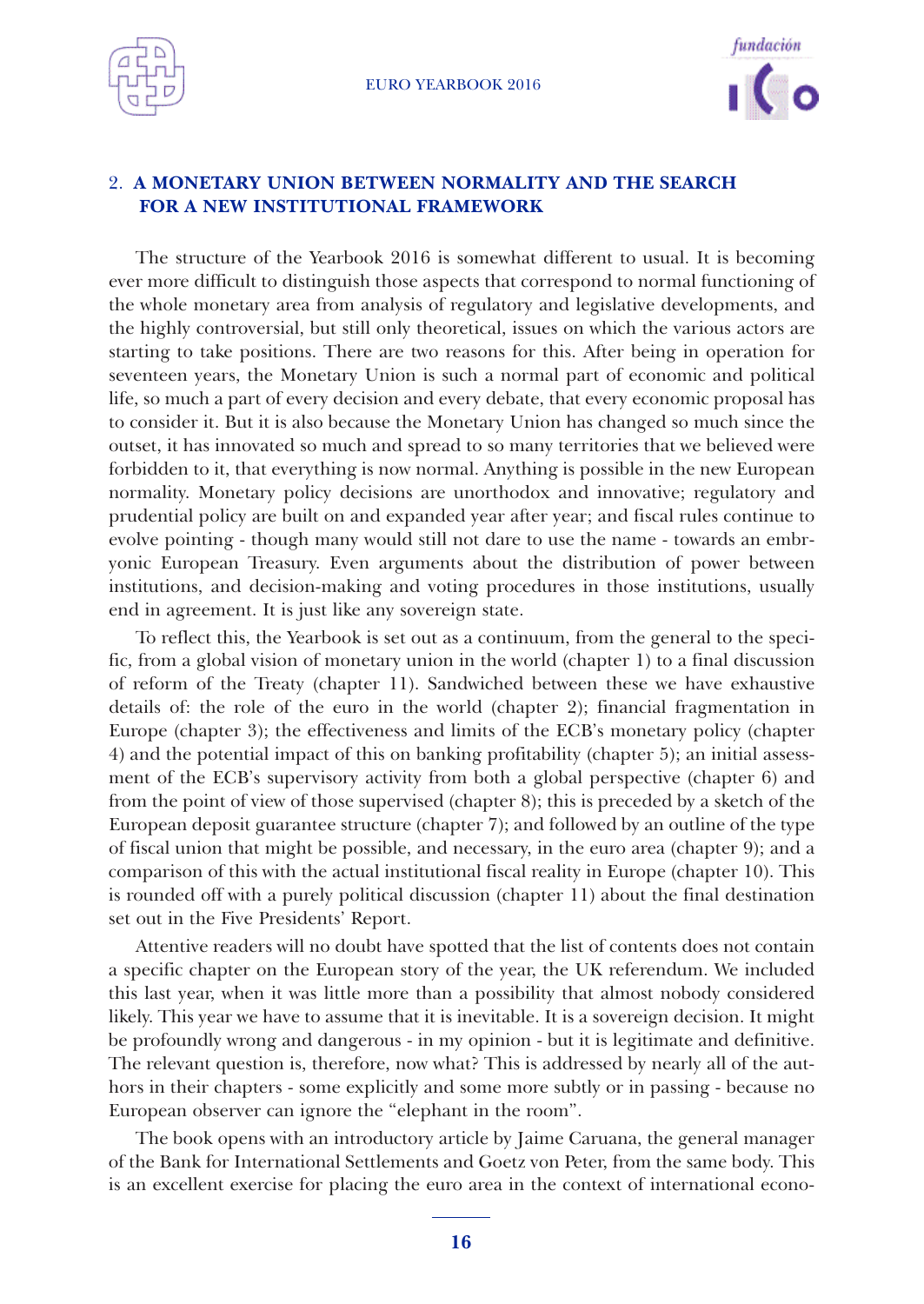



mic concerns. Their central thesis is attractive and powerful: the European institutional framework is imperfect and insufficient, but it is too often blamed by European leaders for exclusively domestic problems and the deficiencies of the international monetary and financial system.

We have been arguing that the original design of the Monetary Union is imperfect since our first study of the euro  $area<sup>9</sup>$ . However, the author underlines three no less important corollaries. Firstly, the leaders of the time were well aware of this, and intended to complete it when the time was right, giving the reforms adopted the legitimacy they needed. Secondly, there have been no cases in the history of monetary union, that have started out with the institutions needed for their sustainability, which makes arguments about the exceptional and provisional nature of the current Union meaningless. Thirdly, attempts have been made to resolve these deficiencies with aggressive and creative monetary policy. But the problem is not monetary. The problems that need to be addressed are institutional. Here, the authors strike a necessary note of optimism about the "possibilities of greater fiscal and political integration in the current environment".

Progress in the euro area would be much easier if it was accompanied by domestic structural reforms and international policies that focus more attention on global imbalances, the accumulation of global financial risks and contagion effects. Based on BIS studies, the authors sunderline that among the global weaknesses that need to be corrected are: (i) monetary and regulatory authorities interpret their mandates in exclusively domestic terms, and are guided solely by domestic indicators; (ii) analysis is mainly in terms of net flows, paying insufficient attention to gross flows and even less to stocks, i.e. debt levels; (iii) there is insufficient global coordination of national policies, and attempts at cooperation run into insurmountable practical difficulties; (iv) global - and indeed European - debt levels remain excessive; (v) insufficient attention is paid to the consequences of weak productivity, particularly in Europe; and (vi) fiscal policy - which is so in-demand by some international institutions - might help mitigate some of the adverse effects of implementing structural reforms - when they are applied-; but there is a danger of overdoing this, overestimating the capacity of fiscal policy and exhausting any fiscal leeway for the future. These are clear words and a direct message that the BIS has been repeating for years, faithfully reflecting its diagnosis of the crisis as a question of repairing balance sheets, not increasing effective demand.

Following this examination of the euro area from outside, Blanca Navarro, Almudena Gallego and Miguel Fernández, from ICO's Research Department, describe the panorama of the euro's role in the world, as a payment media in international trade and as an investment and reserve currency. They also examine its use as a parallel currency for deposits and loans outside the euro area and in financial markets (equities, fixed income, money market, FX and derivatives). They offer a comprehensive and exhaustive picture, backed by relevant information, and reflection on the reasons why the European currency has not fully established itself as a substitute for the dollar, and the

<sup>9</sup> A 2013 study edited by the FEF entitled La Arquitectura Institucional de la Refundación del Euro (The Institutional Architecture of the Re-founding of the Euro).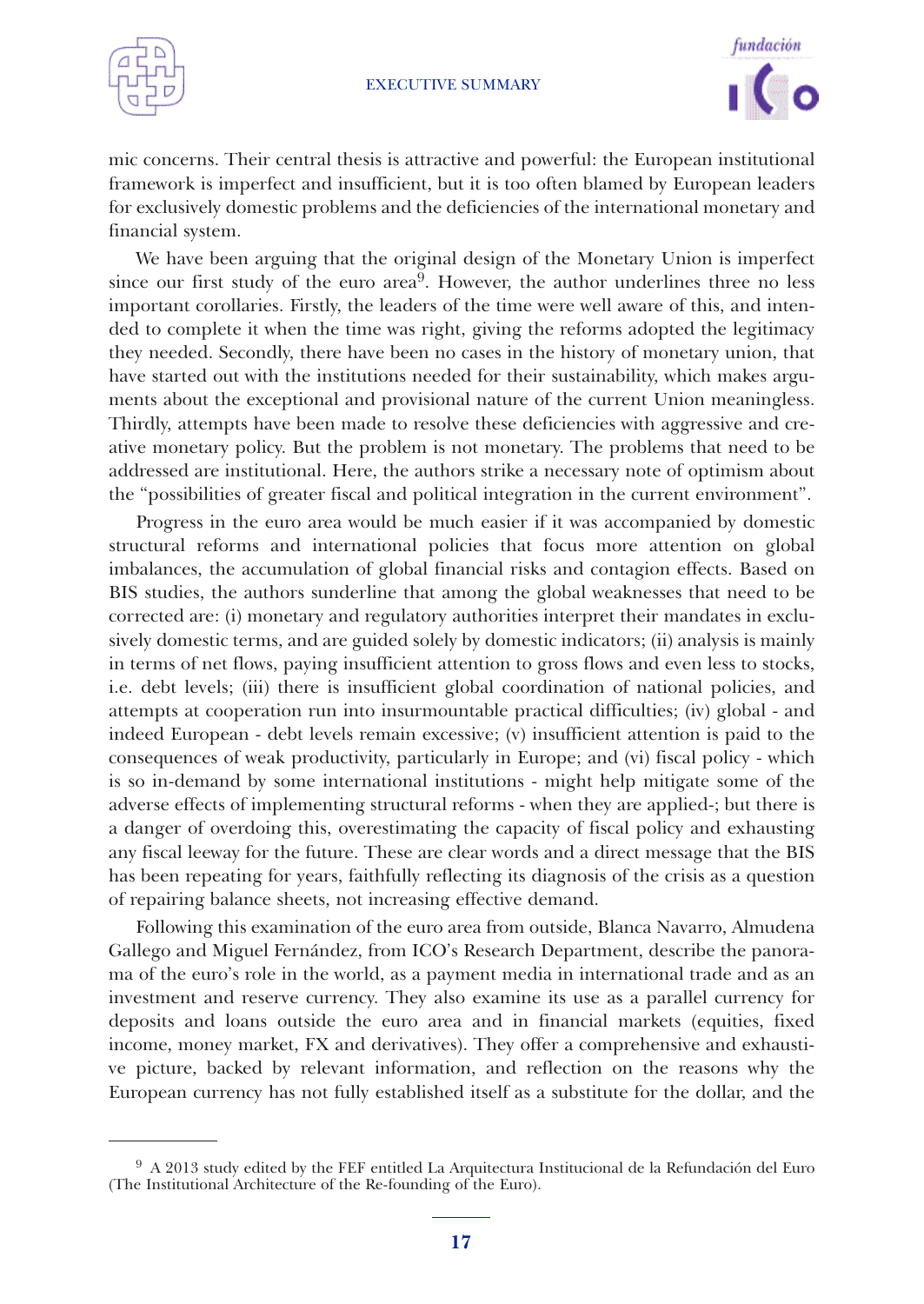



obstacles it will have to overcome to take on this role. Whilst the euro was the second most important international currency on practically all of the indicators analysed, it still remains a long way behind the US dollar. And this gap increased in 2015-16, with the global presence of the euro weakening to an extent not attributable to its depreciation against the dollar. As we said last year, it would seem that the addition of the Chinese renminbi to the list of global currencies is at the expense of the euro, more than any other currency. This is due more to political and institutional reasons than the strictly economic.

Currency movements have had the expected effects on international trade, with the corresponding lags. Thus, euro area exports have increased by a higher proportion than in previous years, despite the weak performance of international trade. However, the use of the euro as a payment media for imports and exports by euro area countries has decreased, and remains below pre-crisis levels. This leads to consideration of the possible accounting, regulatory, intra-industrial and financial infrastructure factors that might be limiting its use and favouring the dollar, and what might be done to address these.

This chapter features a fascinating consideration of the relationship between exchange rates and trade, which some economists argue may have weakened over recent years, with the rise of global value chains and intra-company trade. This proposition has significant implications for so-called competitive devaluations. Taken to the limit, this would undermine the monetary approach to the balance of payments, which underpins much of the theory of open economies and the IMF's policy recommendations. However, the results appear to confirm that the estimated relationships between exchange rates, commercial prices and gross volumes of imports and exports have not weakened, and that the exchange rate remains an important instrument in the transmission mechanism for monetary policy through to inflation, as the ECB also appears to wish.

The reorientation of capital flows towards assets denominated in currencies with better returns, and lower demand for debt issued in the euro area, is explained by QE policy over the last few months of the year and the different cyclical positions of the ECB and the Federal Reserve. A process of diversification in holdings of global reserves began in parallel with the financial crisis. This has been fostered by the monetary policies of the world's main central banks, resulting in increasing weight for currencies such as the yen and the Canadian and Australian dollars. It will be interesting to see whether this trend survives the change in the monetary-policy cycle.

There were no changes in the number of countries that peg their currency to the euro in 2016, and virtually no changes to the exchange regimes of countries that do peg their currency to the euro, following the changes in 2014 and 2015. However, confidence in the euro among those outside the euro area, and desire to join it, decreased with the Brexit vote, as was to be expected. There were no new euro members in 2016, and there are no plans for any new members to join. There are still 19 countries in the euro area, and it is legal currency in the same four countries (Andorra, Monaco, Vatican City and San Marino) and two others, Kosovo and Montenegro, which adopted it unilaterally. Bulgaria's exchange system is pegged firmly to the euro, as is that of Bosnia and Herzegovina, which is outside the EU. Meanwhile, Denmark, the Czech Republic and Croatia have a weak peg system, as does Macedonia which is not in the EU. Despite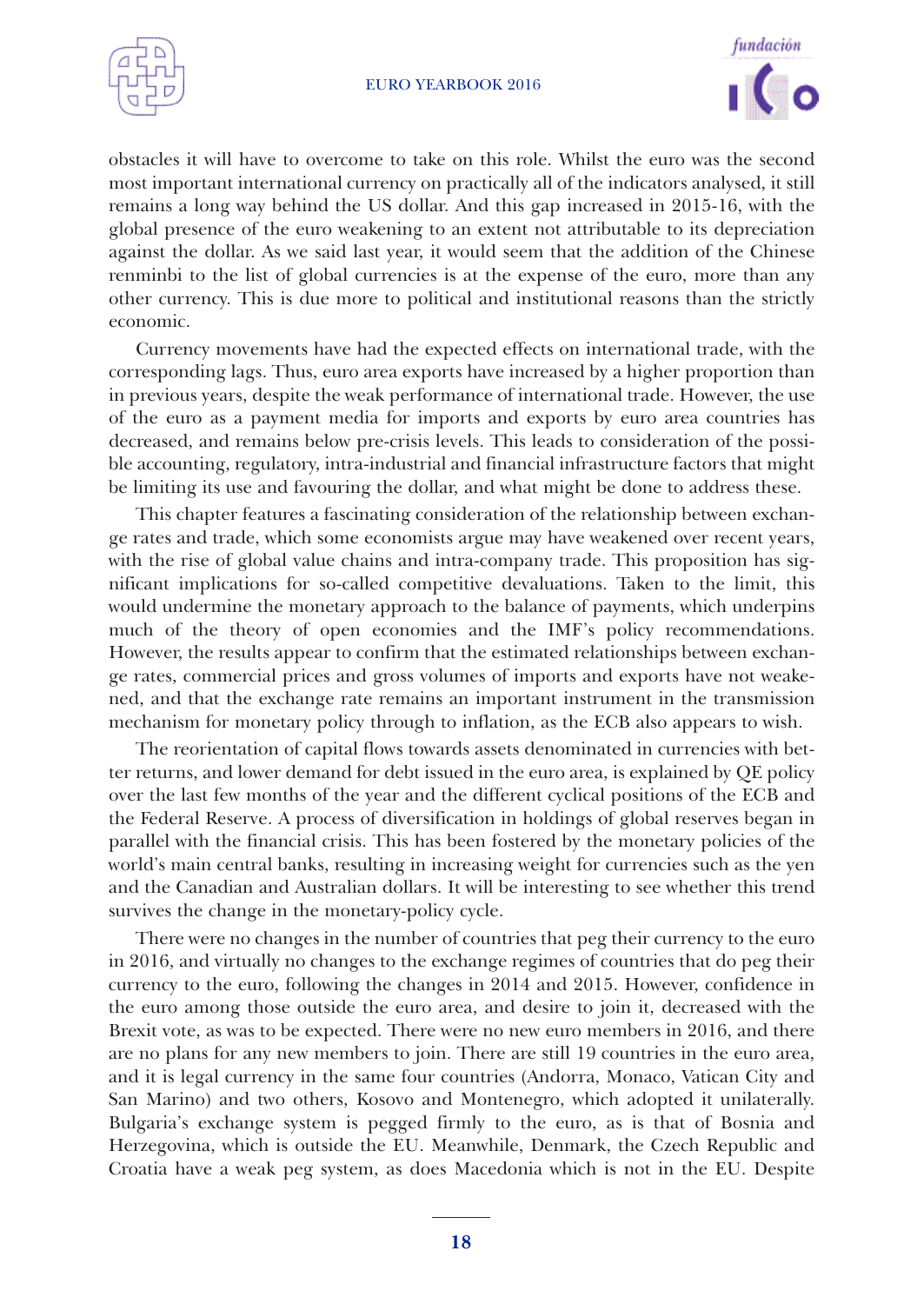



being EU members, Hungary, Poland, Sweden and the UK have free-floating systems compatible with their inflation targets. This is also the case in Albania, Iceland, Serbia and Turkey, which are not EU members.

Total deposits in euros at current exchange rates fell to their lowest level since the start of the crisis, as a result of the depreciation of the euro and its penalisation by the ECB with negative interest rates. Lending in euros continued to contract, as a result of deleveraging in the euro area. At constant prices, the relative weight of deposits and lending in euros outside the euro area - a better indicator of confidence - fell, to the benefit of the dollar and the group of "other currencies", which is in second place.

Most financial markets (except interest-rate derivatives) show the euro consolidating its second place internationally, but with the gap between it and the dollar increasing. The unknown for the coming year is whether the uncertainty associated with use of the euro, and the possible withdrawal of financial activity from the City of London, might boost or undermine use of the euro as a denomination for asset trading. The capitalisation of equities in dollars is more than double that in euros, and is growing. The situation is similar for fixed income instruments, although the euro is continuing its recovery from the historic lows of 2013. The fact is that issuance conditions are favourable for the dollar, despite added complexity, needs for hedging, arduous legal requirements and the additional marketing effort required. In the money markets, there has been growth in the volume managed by US systems, mainly FEDWIRE, whilst European markets, TARGET 2, have stabilised<sup>10</sup>. There were no major developments in the FX market, with the dollar maintaining and increasing its considerable lead. Finally, and striking a discordant note, euro contracts continue to dominate the interest-rate derivatives market, accounting for nearly 50%.

The introduction of the euro brought with it rapid financial integration among member states of the European Economic and Monetary Union (EMU), which was almost complete in inter-bank markets, but somewhat weaker in securities markets $^{11}$ . Retail markets however remain prisoners of national barriers. The crisis put integration radically into reverse, provoking financial "renationalisation", which was only contained by the launch of banking union and the ECB's firm resolve "to do everything necessary". The fragmentation process has since reversed, but has still not returned to the levels previously seen. In Chapter 3, Sonsoles Castillo, Santiago Fernández de Lis and María Martínez, of BBVA Research, analyse this financial fragmentation, through a synthetic indicator that combines the performance of euro area debt, lending and bank-funding markets in one simple instrument. This tool has enabled them to distinguish three clear periods during these years.

<sup>&</sup>lt;sup>10</sup> Stabilisation that does not stop the scale of these flows still being interpreted by those with an agenda as a disguised bail-out mechanism, when it is simply a mechanism for the reassignment of liqui-

 $11$  In some cases - such as public debt markets - convergence of returns could even be excessive.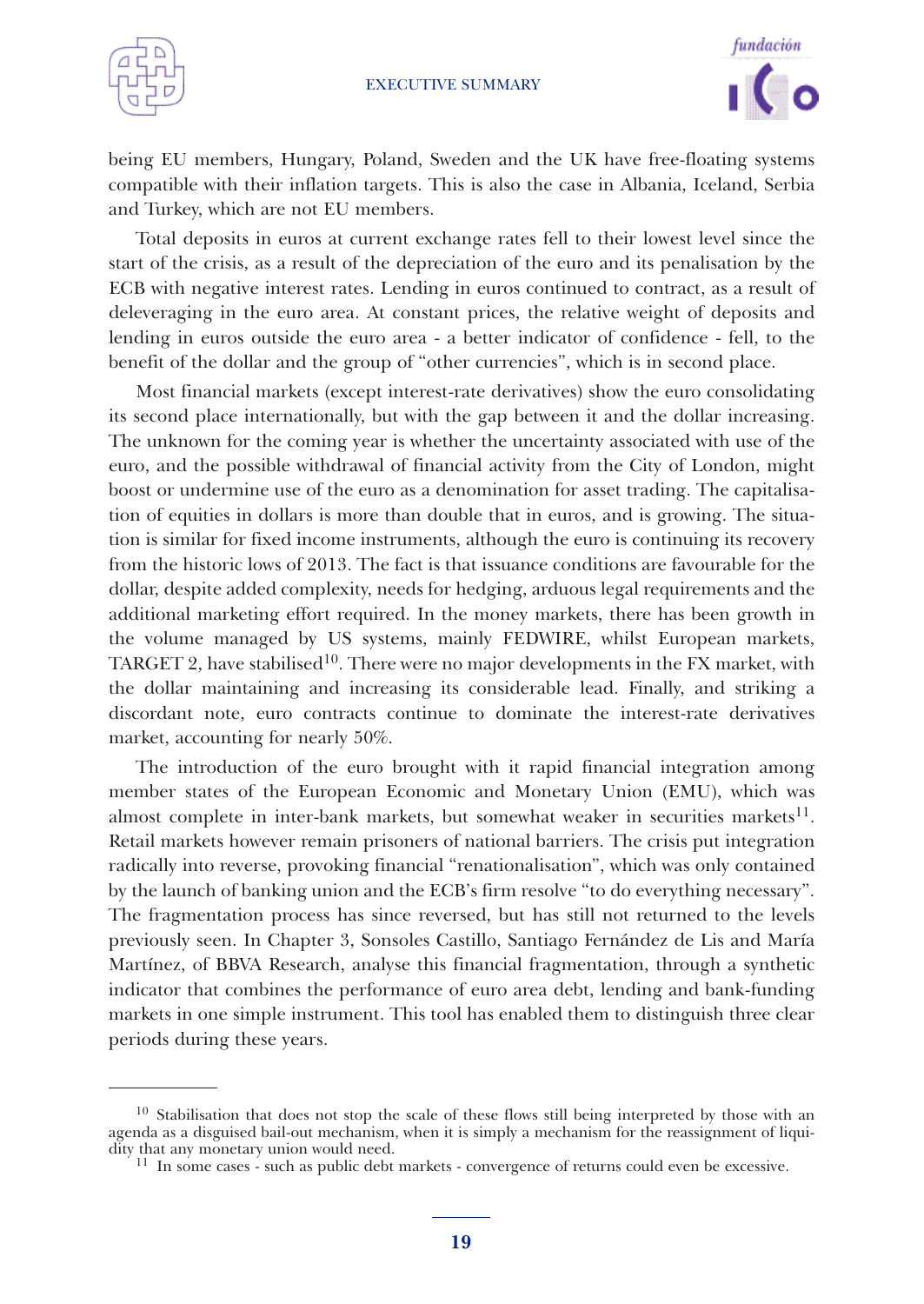



It is perhaps surprising that the last of these periods - from mid-2014 to the present - has seen a halt to this resurgence in financial integration, with a slightly increasing trend towards fragmentation. However, the factors behind this increase are completely different to those during the years of re-nationalisation, 2010-12. This is not due to market-access problems, widening spreads or capital outflows from some markets, but to the effects of QE and the accumulation of bank balances in the ECB, despite the negative rates it offers. But it is also a symptom of the poor functioning of inter-bank markets in the euro area, and a lack of appetite among banks for accepting risk from other banks and lending beyond national boundaries, even if within the euro area.

This chapter includes an initial assessment of the ECB's unconventional policies, to which we devote a lot of attention in this Yearbook, in the light of the objective of halting financial disintegration in the euro area. An indicator of the transmission of monetary policy to achieve this has been built and is presented. The conclusion is clear, "the measures adopted have managed to avoid disruptive events in the euro area", enabling a degree of normality to return to financial markets. The transmission mechanism in credit markets has been repaired, with interest rates in peripheral economies converging strongly on the levels of core economies, with only a small spread for the smallest and most local SMEs. But we must be on guard. We could just be witnessing an illusion conjured up by the ECB's strong interventionism. The test of fire for euro area financial integration will come when the ending of QE is signalled and rates start to rise, decoupling the financial system from the guarantee of free liquidity for an indefinite period

Being aware of the difficulty of estimating isolated impacts, this chapter also seeks to specifically analyse the effectiveness of negative interest rates from the sole perspective of fostering financial integration in the euro area, ignoring the wider debate about its general effects. It concludes that they have not had the desired effect, because they have not eliminated excess liquidity in the banking system or boosted the volume of trades in inter-bank markets. In fact, these surpluses have increased over recent months. The authors are particularly concerned that negative rates could feed through to depositors. I believe that this is inevitable if the ECB's policies persist over time, as banks will have to defend their net interest income. This would lead to significant withdrawals of bank deposits, putting banking intermediation at risk and pushing more conservative savers towards riskier assets, with resulting social and financial instability.

In conclusion, the ECB's initial announcement and subsequent action have been key to stopping financial fragmentation in the euro area. But the recovery in the level of financial integration has been fostered by institutional progress in banking union, avoiding the feared re-nationalisation that would have been incompatible with the sustainability of the Monetary Union. Whilst impressive progress has been made, some significant deficiencies remain. Firstly, implementation deficiencies, such as enhanced super-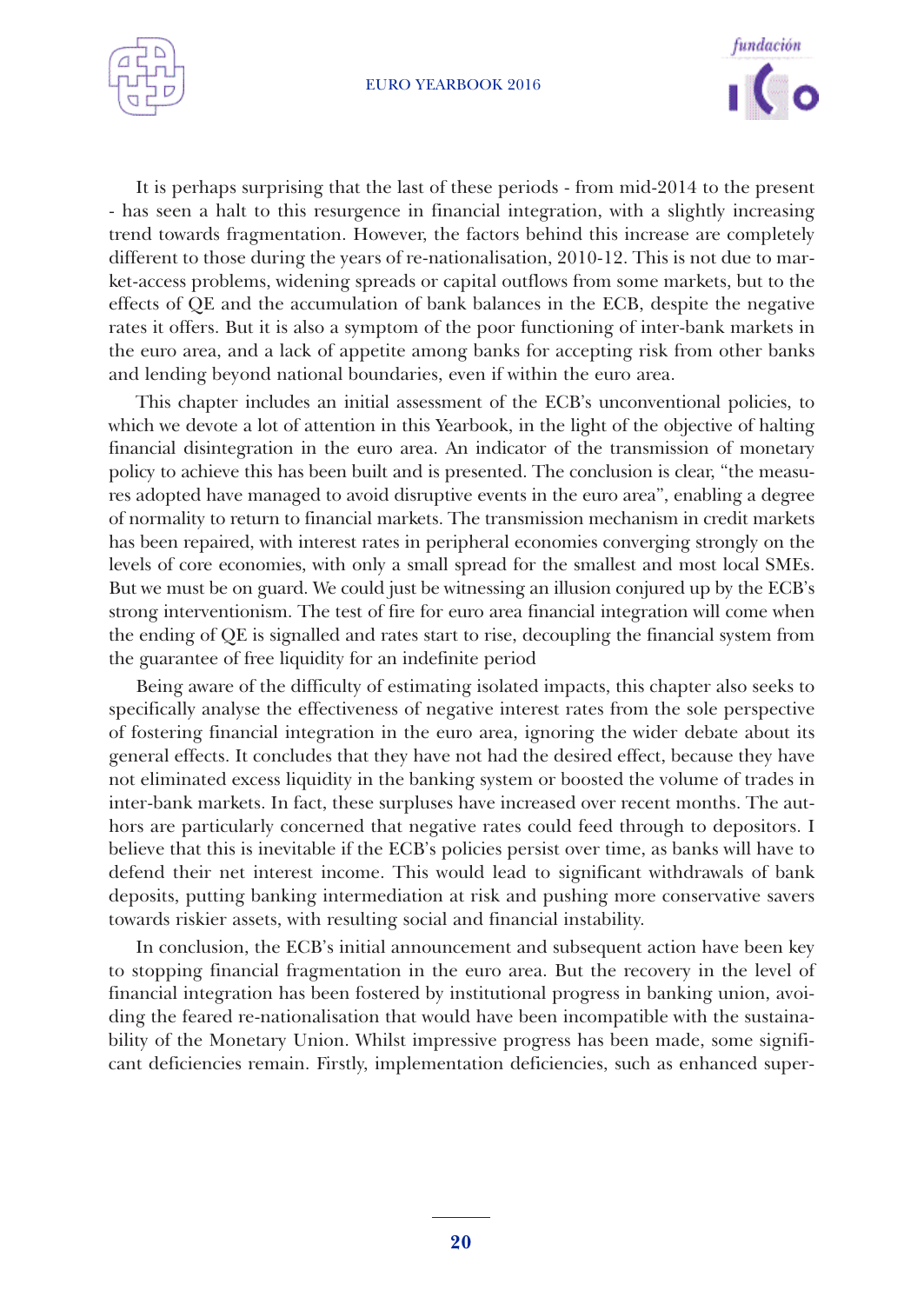



vision, which has not dispelled doubts about the quality of the balance sheets of some banks in some countries. Secondly, some important elements are still awaiting approval, such as the European deposit insurance scheme (EDIS), the continuing non-existence of which preserves an important and justified degree of national fragmentation. Finally, whilst institutional reforms are important, it is even more important to increase cross-border competition, so that bank customers can fully benefit from monetary union, against the backdrop of the digitalisation of finance. Cross-border mergers and simple, transparent, common, European regulation of financial technology (*fintech*) are key elements in this.

Monetary policy took centre stage in 201612. The ECB - too late for some, and with excessive zeal for others - has been adopting ever more unorthodox policies, even exploring the uncharted waters of negative interest rates. The Fed has never risked this policy, which had previously only been explored by small central banks, such as those of Sweden and Switzerland. We have therefore devoted a couple of chapters of this Yearbook to this topic, and I have made some additional comments in this summary.

In Chapter 4, José Ramón Diez, of Bankia's Research Department, describes and analyses monetary policy in 2016. He argues that the major development was the ECB explicitly adopting the objective of creating inflation. Having got past the theoretical debate about whether the target should be "around or under 2%", the ECB has got to work to create inflation. It is pursuing this by extending its asset-purchasing programmes and provision of guaranteed long-term liquidity. Boxes 1 and 2 of the chapter summarise the nature and size of the ECB's intervention programmes. Perhaps the ECB can be content, as preliminary indicators point to euro area inflation of 1.1% in December 2016, the highest since 2013. However, it is also true that this is partly due to rebounds in oil prices and increased inflationary expectations following the election of President Trump.

The result has been a slight increase in the ECB's balance sheet to EUR 3.4 trillion, 32% of euro area GDP. This makes the ECB an outstanding student, as the Fed has only dared go as far as 25% of the USA's GDP. However, the composition of that balance sheet is also completely different, and has turned towards the long term. Operations related to QE - known as LTROs - are now 15 times the size of the ECB's traditional liquidity auctions (MROs). The average duration of the ECB's bank funding has increased from less than one year in 2007 - the norm in monetary theory and practice prior to the crisis - to more than three years. It would be naive to expect such a radical change not to affect the inter-bank market and to have no effect on the practices and strategies of financial entities.

In parallel, excess liquidity in the system - understood as deposits by banks with the ECB in excess of their legal obligations - has continued to grow, and now exceeds EUR one trillion. This underlines the importance of the deposit facility rate, which sets the floor price at which the central bank can buy or sell assets in the market. Although the

<sup>12</sup> Bech, M. and Malkhozov, A. (2016).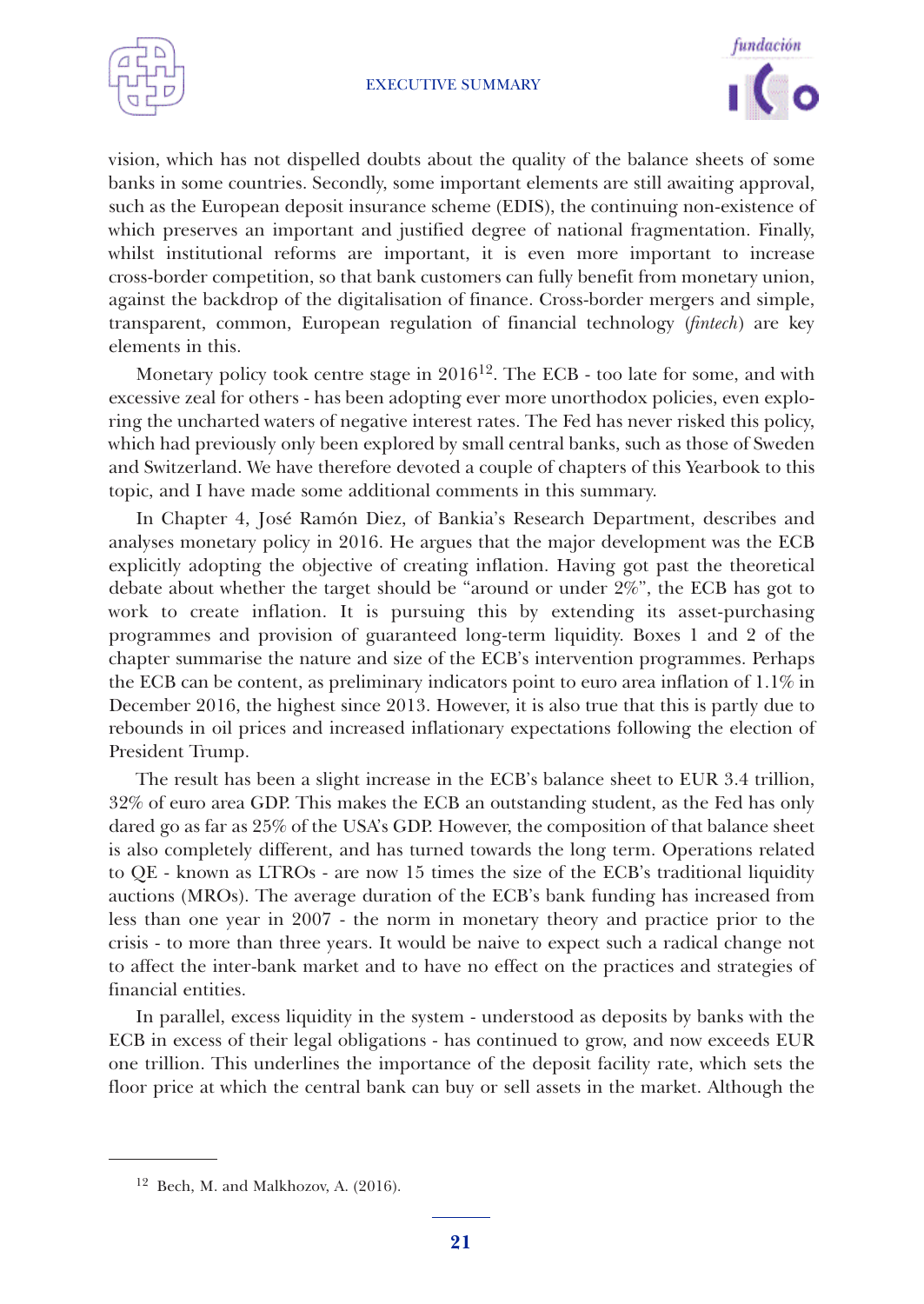



author of this chapter does not go so far, some argue that the ECB's strategy is reviving the notorious *Greenspan put*: i.e. it is setting a floor for the prices of financial assets and contributing to a certain extent to a potential market bubble, particularly in the public debt market 13.

This potential bubble curiously coincides with an appreciable lack of liquidity in public-debt markets, which are becoming ever more dominated by central banks that are obviously not involved in trading and affected by lower activity by traditional market makers, who are limited by increasing regulatory restrictions. The volume traded has fallen by 50% in just two years, and the ratio of this to the outstanding balance stands at 0.7 times, the lowest since 1989. The problem of lack of liquidity is most pronounced for private debt, as this is the most diverse market, and the most dispersed, and has been aggravated with the possibility that the ECB will acquire up to 70% of a specific issue. If we add the risk of over-valuation to liquidity risk and reduced issuer solvency, due to a generalised reduction in this, particularly for sovereign issuers, it should be no surprise that questions are being asked about the credit risk being increasingly acquired by the ECB - in other words, the European tax payer. And whether public debt can continue to be considered a risk-free asset, with the problem this poses for asset management.

In any case, it is true that the QE strategy has had tremendous impact all along the interest rate curve<sup>14</sup>. This is shown, for example, by the 12-month euribor - a key benchmark interest rate for the financial system used as the basis for most mortgage rates in Spain - having been negative since February 2016; by 80% of German public debt having negative returns over the year; and by returns on investment-grade private issuers standing at less than 1%. Extraordinary funding conditions, that sought to drive demand for credit for both consumption and investment, and which are consistent with a diagnosis of the crisis as a problem of insufficient demand.

This chapter also offers an initial analysis of the effects of QE as a transfer of income from savers to debtors, which explains its unpopularity in countries such as Germany. The author cautiously states that "it seems that, in addition to being asymmetrical", being very unequal between countries depending on conditions in the banking system and the institutional characteristics of credit markets, "the marginal efficiency of these measures is starting to fall considerably". The author therefore shares the view that it is becoming dominant in the economic literature<sup>15</sup> that unconventional policies will have more prejudicial than beneficial effects, if they are prolonged unnecessarily: "we are approaching rates at which negative effects will predominate" (*reversal rates*). This is because, inter alia, they affect the profitability and solvency of the financial system.

<sup>&</sup>lt;sup>13</sup> See Torre (2016). For an opposite point of view, refer to Claeys (2016), which minimises the financial risks of QE and insists on the need to generate inflation. We would also point out that the Bank of Spain, in application of the ECB's monetary decisions, bought nearly half of all public debt issued by the

 $14$  Cruz, Fernández de Guevara and Maudos (2016).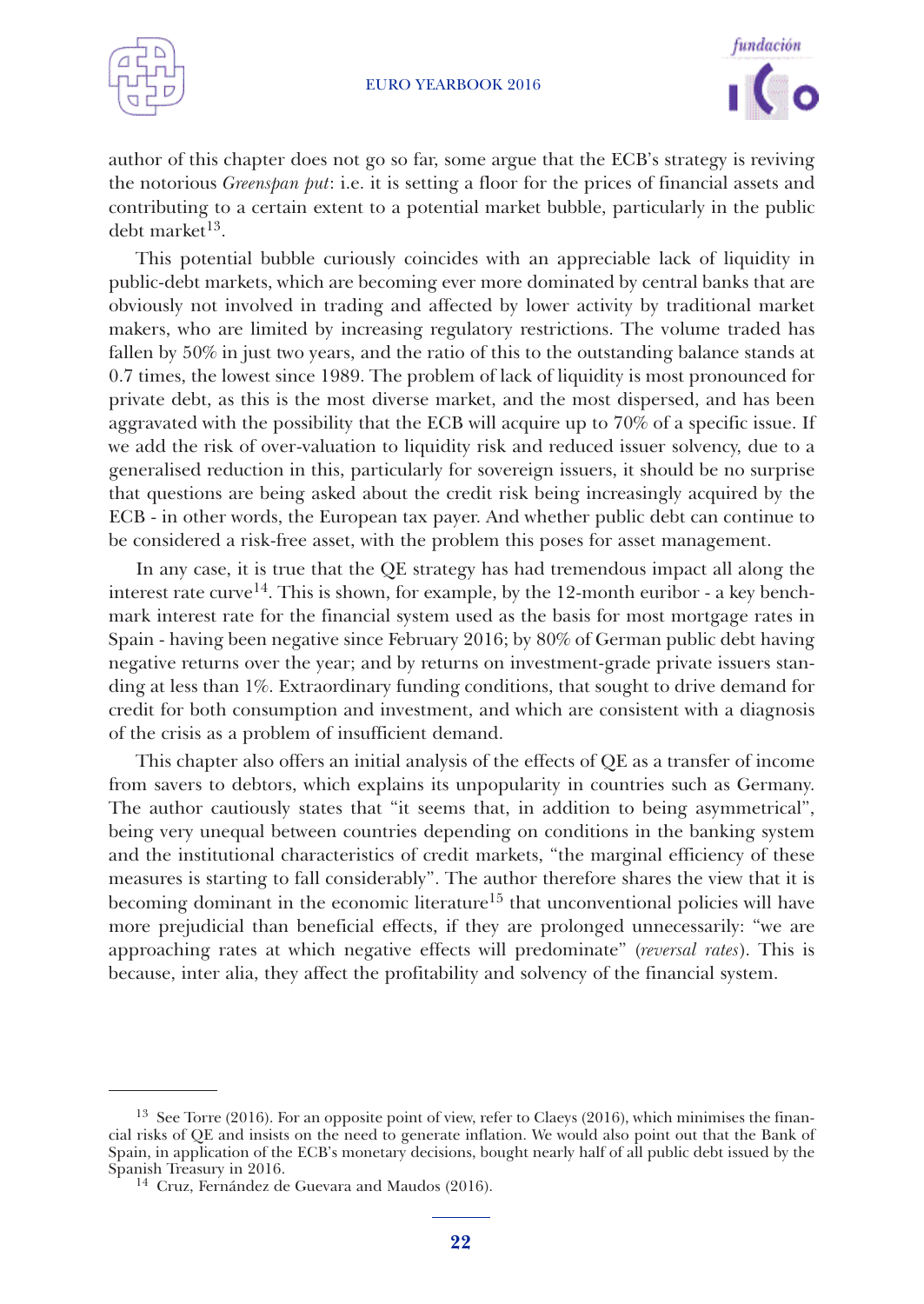



The author therefore concludes that it would be appropriate for the world's leading central banks to start to return their monetary policies to normal, before it is too late. This will be no easy task. The Federal Reserve has already started this, and more intensively than expected, without any significant impact on financial markets, which had factored it in. However, it does not seem that the ECB is willing to do this yet, judging from the declarations of its President and what we know from the minutes of its meetings: perhaps nobody is too worried about a likely depreciation of the euro, which would help to establish the fledgling recovery, which still seems excessively fragile.

The so-called undesired effects of unconventional policies have developed into an important issue for analysing and questioning the presumed beneficial effects of QE. They are a euphemism for the collateral damage of QE. These received a certain degree of attention during the year<sup>16</sup>. Allow me to share my main conclusions, to the extent that they go further than those of the previous chapter.

The first problem - the most fundamental problem with QE - is that it may be based on a diagnostic error. Perhaps we are not dealing with a crisis of demand but rather a balance sheet crisis<sup>17</sup>, as the BIS systematically argues. Because the case is that global demand has not suffered structurally: rather, it has moved to other parts of the world. This would be a crisis of globalisation, against which conventional demand-management policies, including monetary policies - no matter how unorthodox their form - are not, and cannot be, effective.

The second is that the policy of exceptionally low interest rates is a form of financial repression, and leads to inefficient resource allocation and damage to the risk-return trade-off as an investment criterion. This stokes irrationality in the markets.

The third is that it transfers the costs of the crisis to savers, a sophisticated form of silent and disguised debt restructuring. Whilst this would be controversial in any country, in the euro area it has additional and inescapable geographic and political connotations. However, the facts are not that obvious, because they depend greatly on the structure of household wealth and the savings culture and practices. Thus, to the surprise of many, Italy is one of the countries most affected by this financial repression, as its households are hold a large amount of bank assets (deposits and senior debt) 18. Spain, on the other hand, is a clear beneficiary, because households' interest payments on their borrowings exceed income from savings in bank deposits. If this punishment of savers continues over time, it will put at risk not just the long-term stability of the EMU, but its very survival. The rise of certain ultra-nationalist movements and the outright opposition of Germany to QE are based on this point. Ignoring this would be tantamount to ignoring the pact that gave rise to the birth of the euro. The fourth reason is that explosions of credit tend to undermine the productivity of factors of production, by channelling lending to less productive or competitive sectors. This generates bubbles of growth with low

<sup>15</sup> Altavilla, Carboni and Motto (2015), Burriel and Galesi (2016) and Claudio Borio and Anna Zabai

 $16$  See F. Fernández (2016), for analysis and justification of the arguments summarised here. 17 Jaime Caruana (2014).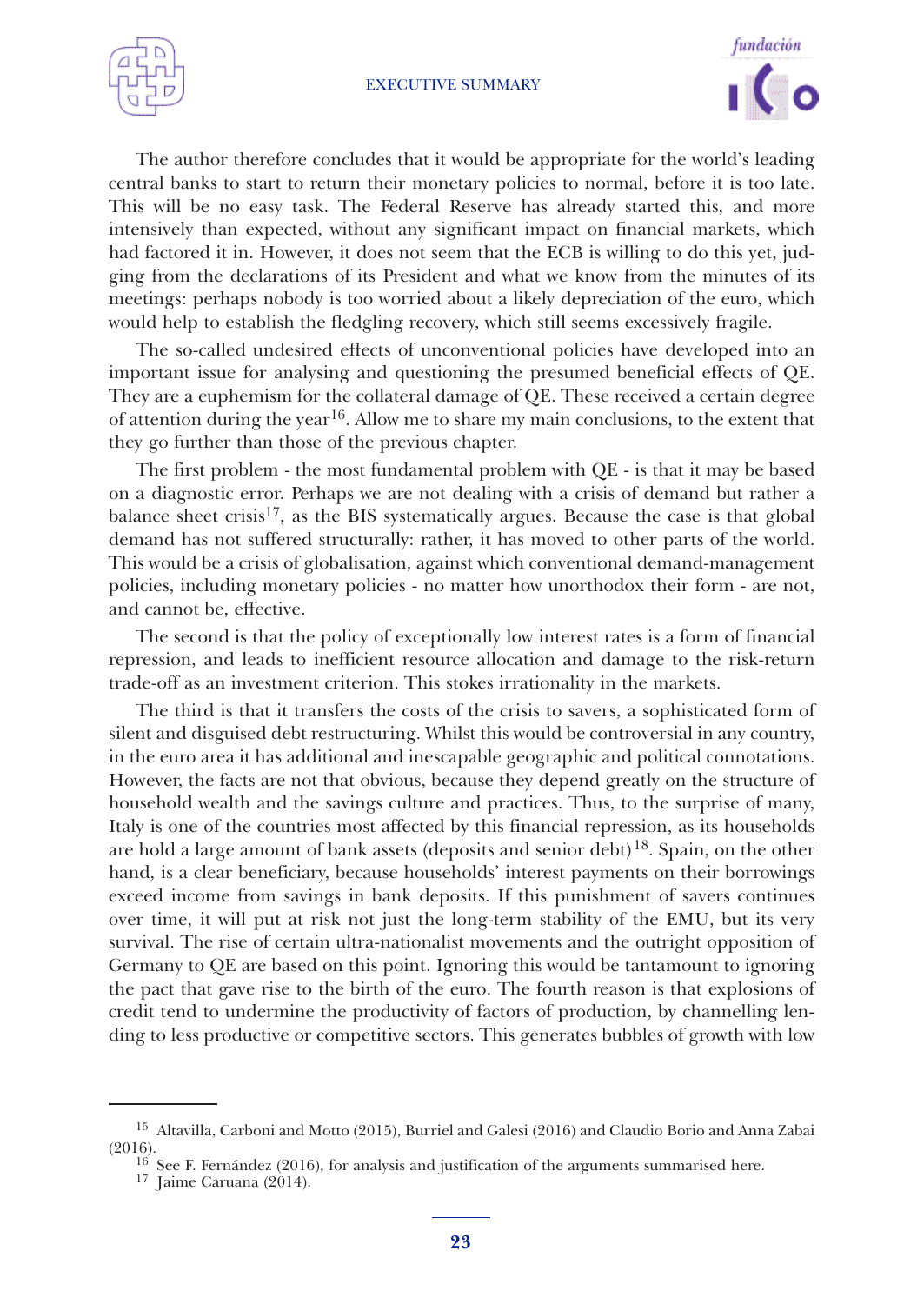



productivity, and these end up bursting violently. The problem is that financial repression unnecessarily extends the adjustment process, by reducing the cost of holding excess debt and poor assignment of funds.

The fifth reason is that unconventional policies generate perverse effects in terms of the will to reform. As the OECD has pointed out, reform momentum has fallen sharply in Europe, particularly in those countries that have benefitted most from this monetary policy by participating in the Troika's bailout programmes<sup>19</sup>. This result shouldn't surprise us. If debt is sustainable and there are no costs in maintaining it, why reduce it? This leads - as could be expected - to populist movements that propose additional growth in public debt or that defaulting on payments would be harmless.

The sixth, and perhaps most important, is that the negative effects of unconventional policies on the profitability and solvency of the financial system cannot be ignored. It is true that monetary policy, to the extent that it has contributed to the recovery of economic growth and employment, has improved the health of bank debtors, and therefore the banks' income statements. But, perhaps the effects of this are now exhausted, or could have been achieved with less aggressive and pro-cyclical regulatory policies, and continuing excessive use could lead to lasting damage of the financial sector. Specifically, against a backdrop of interest rates close to zero: (i) it damages the profitability of entities by making maturity transformation - a core business of any bank - less profitable; (ii) it enables weaker banks to distribute profits to their shareholders, rather than retaining them to bolster their capital<sup>,</sup> creating undesired opportunities for regulatory arbitrage; and (iii) it accelerates banking disintermediation, with the resulting risk for customers and taxpayers, to the extent that this only responds to regulatory or political incentives. In summary, as the IMF has said, there comes a time when the negative effects of interest rates on bank profitability "outweigh the benefits from higher asset values and stronger aggregate demand"20.

<sup>&</sup>lt;sup>18</sup> ECB (2016).<br><sup>19</sup> OECD (2015).<br><sup>20</sup> Jobst & Lin (2016).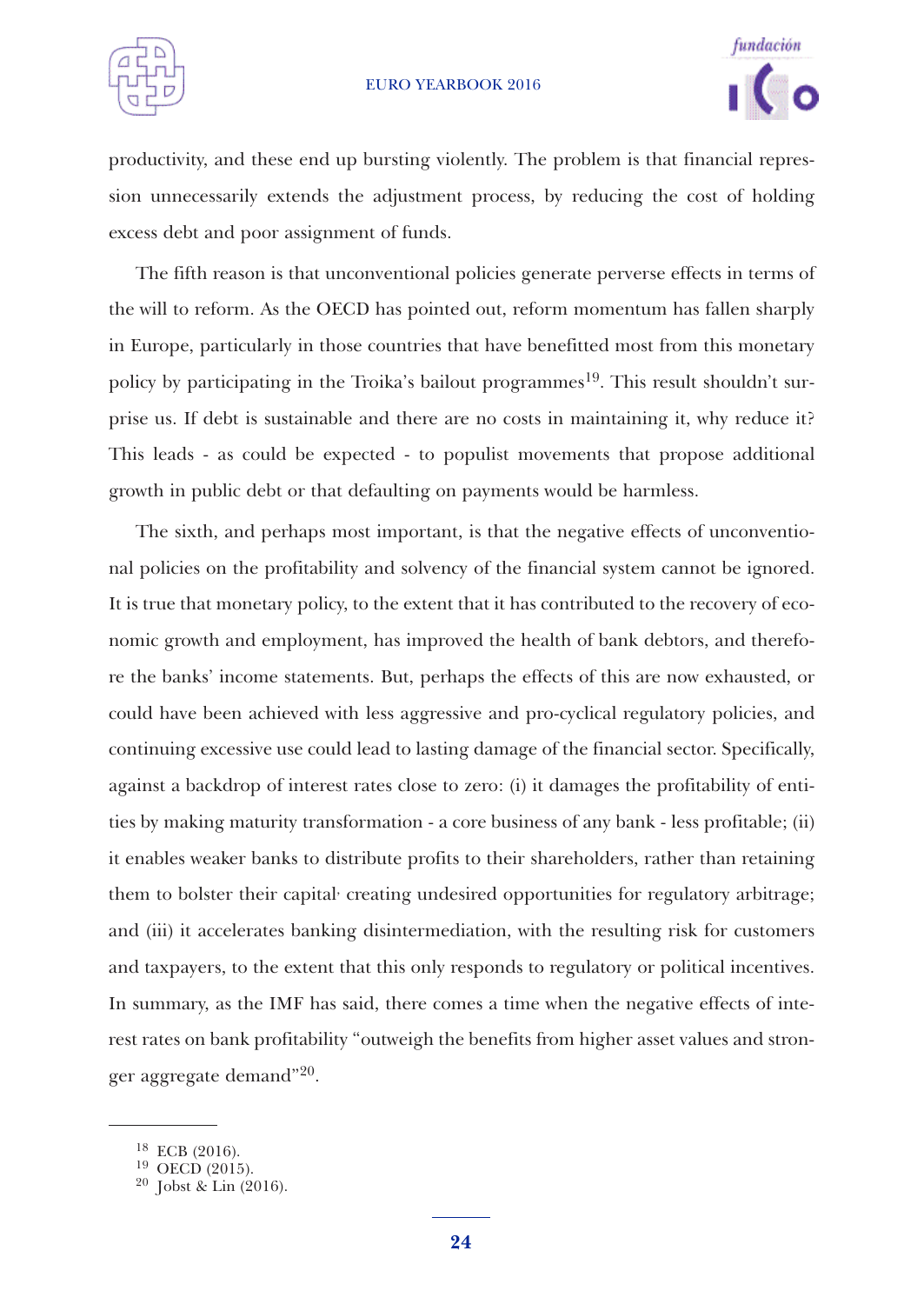



The ECB has defended itself in public against these charges, by saying that its competencies do not stretch to defending the margins or profitability of banks, and that this vulnerability is not general, but depends on domestic banking practices and structures. It is true that the vulnerability of domestic banking systems to zero interest rates is not linear or homogeneous, and depends on<sup>21:</sup> (i) the sensitivity of assets and liabilities to interest rates, which would benefit the most rigid and opaque systems, by transferring the conditions prevailing in wholesale markets to bank customers; (ii) capacity to generate alternative revenue streams to net interest income, which implies charging for services and increasing fees, despite this becoming increasingly unpopular with bank customers<sup>22</sup>; (iii) initial intermediation margins, which would penalise systems such as Spain's, where loans are overwhelmingly indexed over the short term, and where funding is very dependent on retail deposits, despite this having been one of the strengths of traditional commercial banks in the crisis; and (iv) the business model of each bank, which has become a central plank of the Single Supervisory Mechanism's regulatory supervision mechanism<sup>23.</sup>

The impact of QE on the financial system is a crucial issue, as if it damages the transmission mechanism of monetary policy - through a negative impact on the money multiplier -, the increase in liquidity will have been in vain. This is also a controversial subject. To provide a contrast to my point of view, I have asked Guntram Wolff, author of a recent European work in this area<sup>24</sup> to contribute his opinion to this Yearbook. Working with Maria Demertzis of Bruegel, in chapter 5 he sets outs his argument that QE has been basically positive for bank income statements.

They base this on the profitability of banks being impacted through three separate channels. Firstly, as bond prices rise, QE bolsters bank balance sheets, generating huge potential gains<sup>25</sup>. Secondly, there is the well-known negative effect on bank profits from shrinking net interest income. And thirdly, by facilitating economic recovery, QE increases the volume of, and opportunities for, banking business, and decreases non-performing loans. In their opinion, the net effect of these three channels should, a priori, be positive. However, they do recognise that the banks themselves take a much more negative view, as shown in the ECB's Bank Lending Survey. This chapter

<sup>21</sup> IMF, *Global Financial Stability Report*, April 2016. <sup>22</sup> Many authors agree with the monetary authorities and argue that the negative impact on net interest income could have been offset by higher fees and, above all, capital gains. But, putting things in perspective, a massive increase in bank fees would have been required to offset the negative impact on net interest income. And there is no need to imagine the effect this would have had on bank customers

<sup>&</sup>lt;sup>23</sup> Nouy (2016).<br><sup>24</sup> Demertzis & Wolff, 2016.<br><sup>25</sup> Capital gains and net interest income are not perfect substitutes in bank income statements, and investors treat them differently. Whilst net interest income is considered recurring revenue and contributes positively to market capitalisation, capital gains are considered one-offs, and have much smaller effects on capitalisation. The ECB understands this, as demonstrated by the Single Supervisory Mechanism, which takes a particularly favourable view of recurrent revenues and sustainable business models.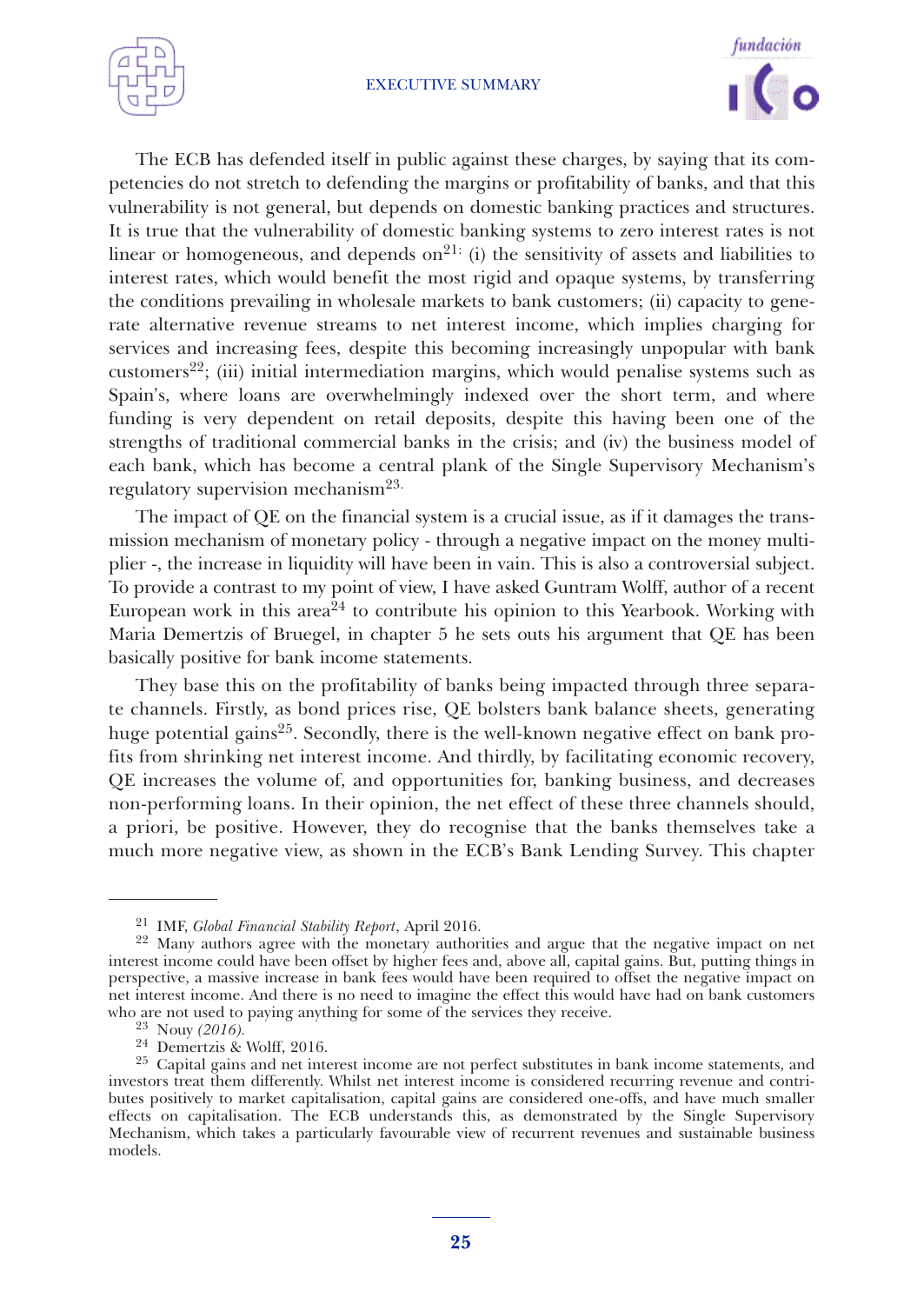



offers an interesting empirical attempt to estimate the relative impacts of these three channels. The first - the fall in interest rates - is well known and even better documented, and there is no need for additional empirical confirmation. The third - the macro impact of QE - appears clear in their opinion, as they argue that "since the launch of QE, growth has accelerated in the euro area, through an increase in gross capital formation and consumer spending". However, they also recognise that it is difficult to prove a causal relationship and that some studies are much more sceptical. This not withstanding, the authors focus on the second channel in their chapter.

They demonstrate that the credit spread has indeed fallen significantly , and now stands at just 1.55 p.p. and 1.77 p.p. for new lending to companies and individuals, respectively. However, they emphasise that net interest income (NII) has remained extraordinarily stable, with national differences being explicable by differing levels of provisions. Furthermore, bank profitability has increased, particularly due to efforts to clean up balance sheets, i.e. by reducing non-performing loans (NPL). However, the fact that NPL rates fell at the same time as the ECB implemented QE does not imply any causal relationship between the two. It could even be said that reducing NPL rates was the only option available to financial institutions to survive the crisis. And they might even have been more effective in reducing the NPL ratio if they could have increased their net interest income at the same time as lending recovered, thus improving their capacity to make provisions with no need to incur losses.

The authors also highlight that low banking profitability is a problem that predates the unconventional policies - QE - and relates to the low quality of loans, legal and regulatory costs, and other problems not related to net interest income. This is exactly what one would expect to see in a banking crisis, and has more to do with the "legacy" of the pre-crisis party, or the new competitive environment resulting from changing models at a time of technological revolution, than monetary policy. This is perhaps why their conclusion that they have found no clear evidence that the ECB's QE policy has had any significant impact on the poor results of Europe's banks is a little surprising. However, they end by sounding a note of caution, encouraging the ECB to consider measures to increase the slope of the interest rate curve - as recently attempted by the Bank of Japan, although the results of this are as yet uncertain - to enable banks to mitigate potential negative effects on their margins and profitability.

This recommendation is more sensible than that repeated by authorities and analysts to exploit the opportunities created by QE for banking mergers as a strategy for restoring profit margins. It is one thing for the European Monetary Union to need European retail banks - and there are none today with a significant retail presence across multiple euro area countries - and something quite different to encourage entities to increase their monopoly positions so that they can squeeze additional returns from consumers as a recommendable strategy for offsetting collateral damage from monetary policy.

The next three chapters deal with banking union and, more particularly, the prudential policy and financial stability pursued by the ECB through the Single Supervisory Mechanism (SSM) and the Single Resolution Mechanism (SRM). The first provides a global perspective, setting the ECB's policy in the context of the regulatory changes intro-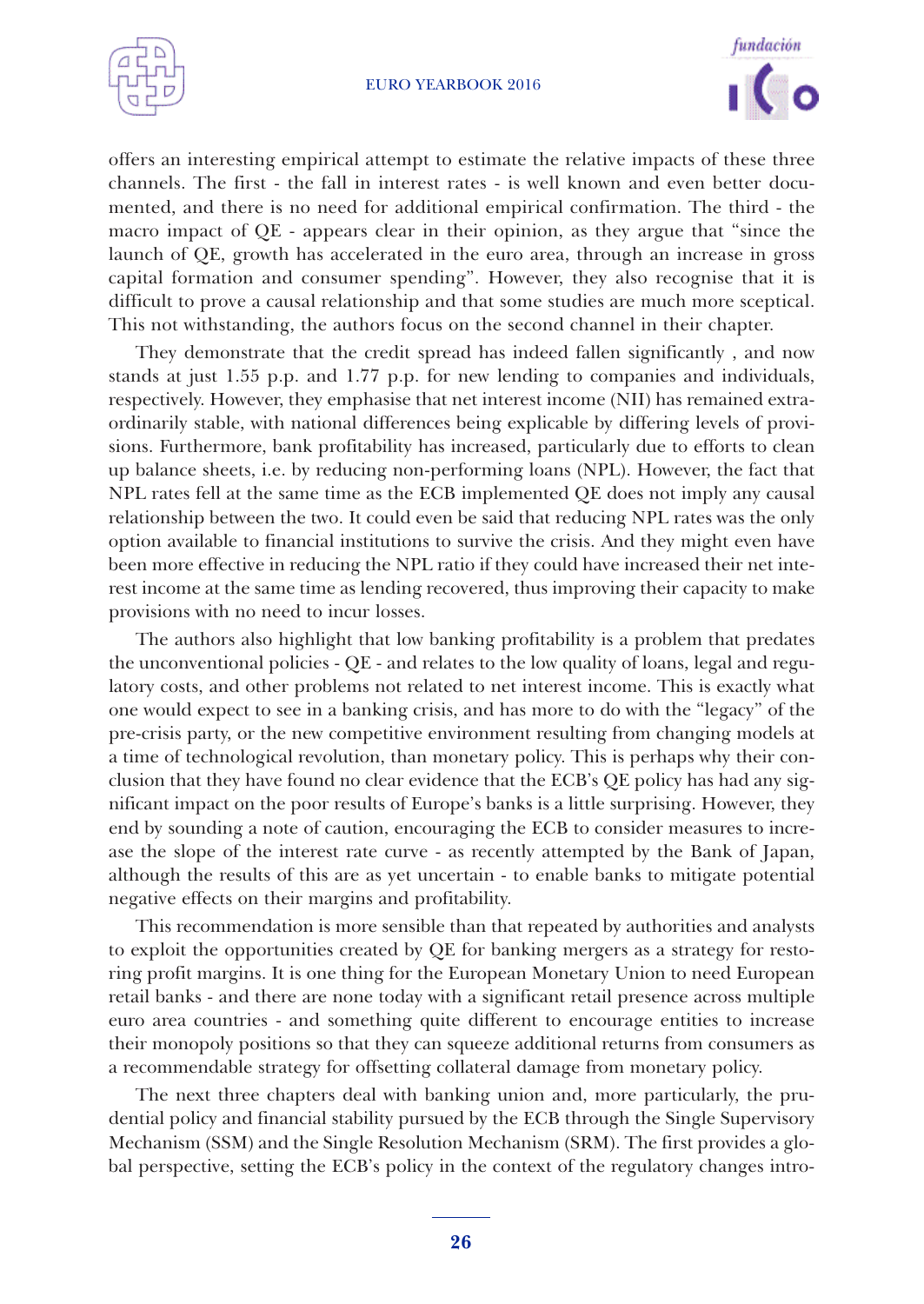



duced following the global financial crisis; the second sheds light on the pending issue of the design of banking union and the European deposit insurance scheme; and the third focuses on the ECB's banking-governance and business-model recommendations.

José Manuel Campa and Alberto Buffa, from Banco Santander's Regulation unit, set themselves three objectives. Firstly, to describe regulatory progress in the euro area, highlighting its successes and limitations. Secondly, to analyse the new European supervisory framework, discussing its methodology and priorities. This section is very important, as is provides the necessary clarity, that is not always provided by the competent authorities. Finally, they discuss what remains to be done from the perspective of a bank that is both global and Spanish, i.e. with the legacy of Spanish regulatory practices and customs.

The financial crisis triggered a worldwide recession that resulted in an accumulated loss of around 25% of one year's global GDP. The international community responded with a veritable regulatory revolution, focusing on four main areas: more resilient institutions, through more demanding capital and liquidity requirements; Basel III; mitigating the problem of systemic banks (*too big to fail*); and moving a large part of derivatives trading onto organised markets and transforming shadow banking. In general, this agenda has been successfully completed. Banks are adjusting their business models to these changes, whilst their valuations continue to be under pressure against a backdrop of monetary policy, macroeconomic performance and the digital revolution, in addition to regulatory pressures.

In Europe, the application of this new regulatory framework has coincided with the launch of banking union and a new institutional map with the ECB at its centre. Thus, a new supervisory structure has been established, comprising (i) a standard methodology - SREP -for all European bank, combining quantitative and qualitative elements with a clearly preventive, forward-looking approach; (ii) the creation of joint supervisory teams (JST); and (iii) the application of Thematic Reviews, horizontal supervisory initiatives, approaches and policies establishing the supervisory priorities for these years, namely: corporate governance, risk appetite, cyber-security, the sustainability of business models and use of internal risk models.

Whilst this process has been a success, "we are still a long way from single and standardised supervision". Firstly, the institutional framework has to be completed with the European Deposit Guarantee Scheme. Secondly, a number of important regulatory changes are still pending transposition or full implementation, such as the revaluation of CRR/CRD IV, and the European transposition of TLAC, as approved by the G-20, and its coordination with the European MREL framework. Thirdly, the operation of these new mechanisms is still at a stage of trial and error, as we saw with the new Pillar 2 Guidance (P2G), qualifying regulatory P2R, in 2016<sup>26</sup>.

The article includes a long list of recommendations for improvements to the SSM. Allow me to underline the three I consider most important: stability of regulatory requirements, as a necessity for capital and liquidity planning; the standardisation of risk weightings among national banks to ensure a fair and balanced framework; and the elevation of the level of supervisor dialogue, as banks send a huge quantity of information to the supervisor, but receive very little feedback, and very seldom any definitive criteria.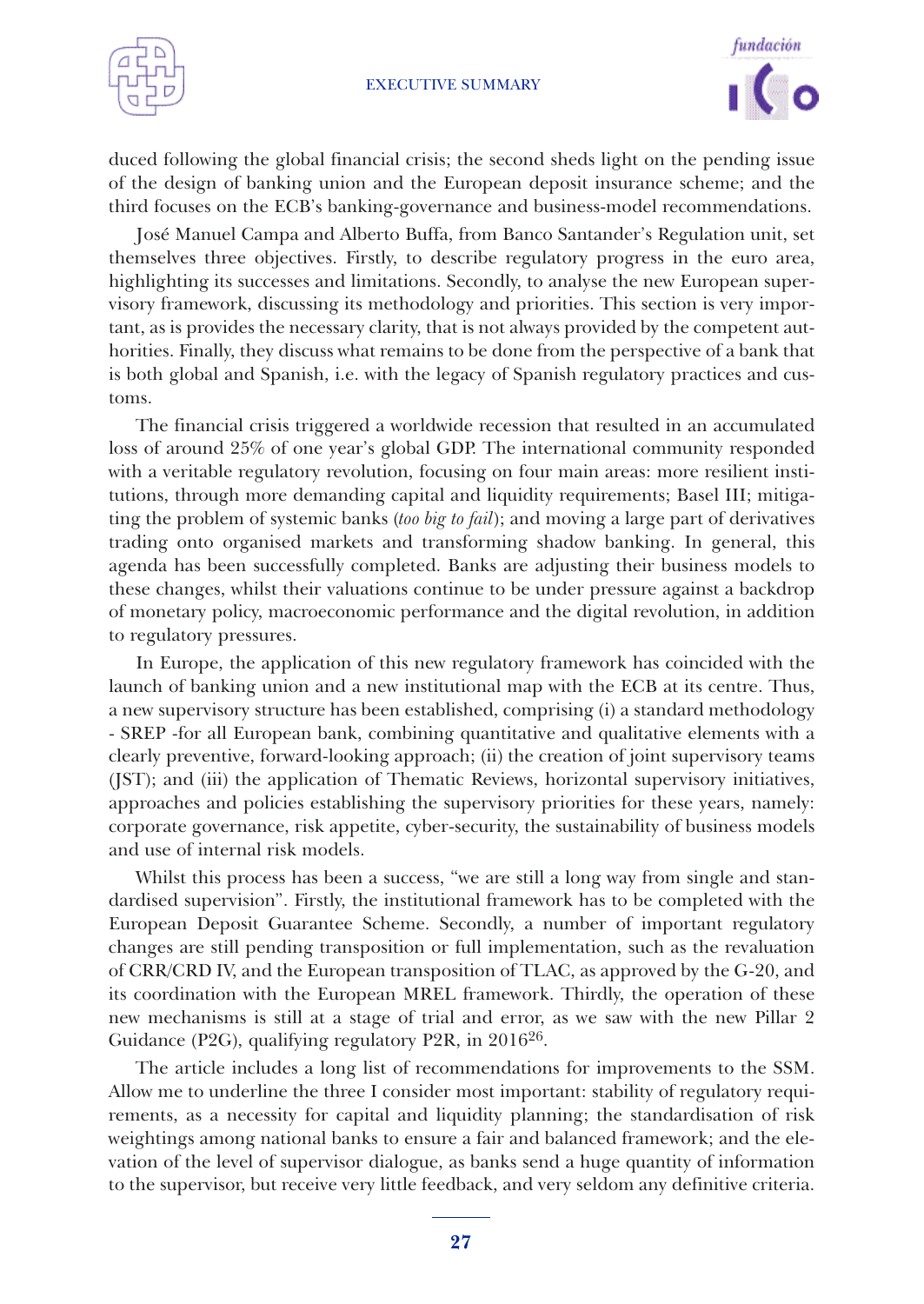



Whilst the authors do not call for it, this suggested to me that it would be appropriate to have a binding SSM consultation system, similar to the one with the tax authorities in Spain.

As a conclusion to this section, we can use this nuanced quotation: "the number of European institutions involved in safeguarding the stability of the financial system has increased substantially, but they appear to suffer from a lack of coordination in their strategy". But whilst there is scope for improvement of the coordination between the SSM, the SRM and the EBA, this is practically non-existent in terms of joint supervisory efforts with authorities outside the euro area, although it is essential for global banks.

This chapter also underlines some priorities for efficient completion of banking union. Firstly, and most urgently, put an end to regulatory uncertainty, by clarifying and setting down banking resolution requirements. Initial estimates suggest that the need for issuances of "*bail-inable*" assets will be substantial. However, greater legal certainty and full transparency with regard to their seniority and treatment in the event of resolution is required for the markets to be able to price these. The ECB, European Commission and FSB have issued calming messages over recent months, but concrete decisions are required. Secondly, complete the transition to full implementation of existing regulations, particularly with regard to new standards for credit, operational and market risk, and the treatment of internal risk models. Many of the calming declarations include the launch of a thematic review mechanism for such models - the TRIM - but again, there are no decisions. Thirdly, establish the SSM as the core of European supervisory activity. This would involve adopting a strong, single, corporate culture not inherited from the source central banks, a proprietary, horizontally consistent methodology and a strong, single international presence in representation of the euro area. And fourthly, confront the challenges of digitalisation. The objective is simple to set out, but very difficult to achieve: to ensure that regulation of financial activity is the same, irrespective of the character, legal nature or nationality of the institution involved. This is even more so in an international context in which regulatory arbitrage can provide a significant competitive advantage, or disadvantage, but can also give rise to systemic risk.

The European Deposit Guarantee Scheme (EDGS) was one of the three key components that defined banking union as originally formulated in 2012. However, political difficulties have made it impossible to approve this so far, apart from a 2014 directive that harmonised some minor aspects, and the horizon appears somewhat hazy. The Commission's November 2015 proposal has not achieved the minimum agreement needed. However, it continues to be an essential component if we want to end the banking-risk/sovereign-risk loop. This was the starting point for Gerard Arqué, Enric Fernández and Cristina Plata, from Caixabank's Research and Strategic Planning

<sup>&</sup>lt;sup>26</sup> The SSM has divided Pillar 2 into two separate elements: P2R and P2G. P2G is the recommended capital buffer for banks to absorb the most negative shocks revealed by stress tests, and is calibrated for each entity individually. Following the events in some major German banks and doubts about Pillar 2 regulatory requirements, the introduction of P2G has reduced levels of P2R regulatory capital, increasing the capacity and flexibility of banks to distribute dividends, pay bonuses and pay coupons on debt and hybrid instruments.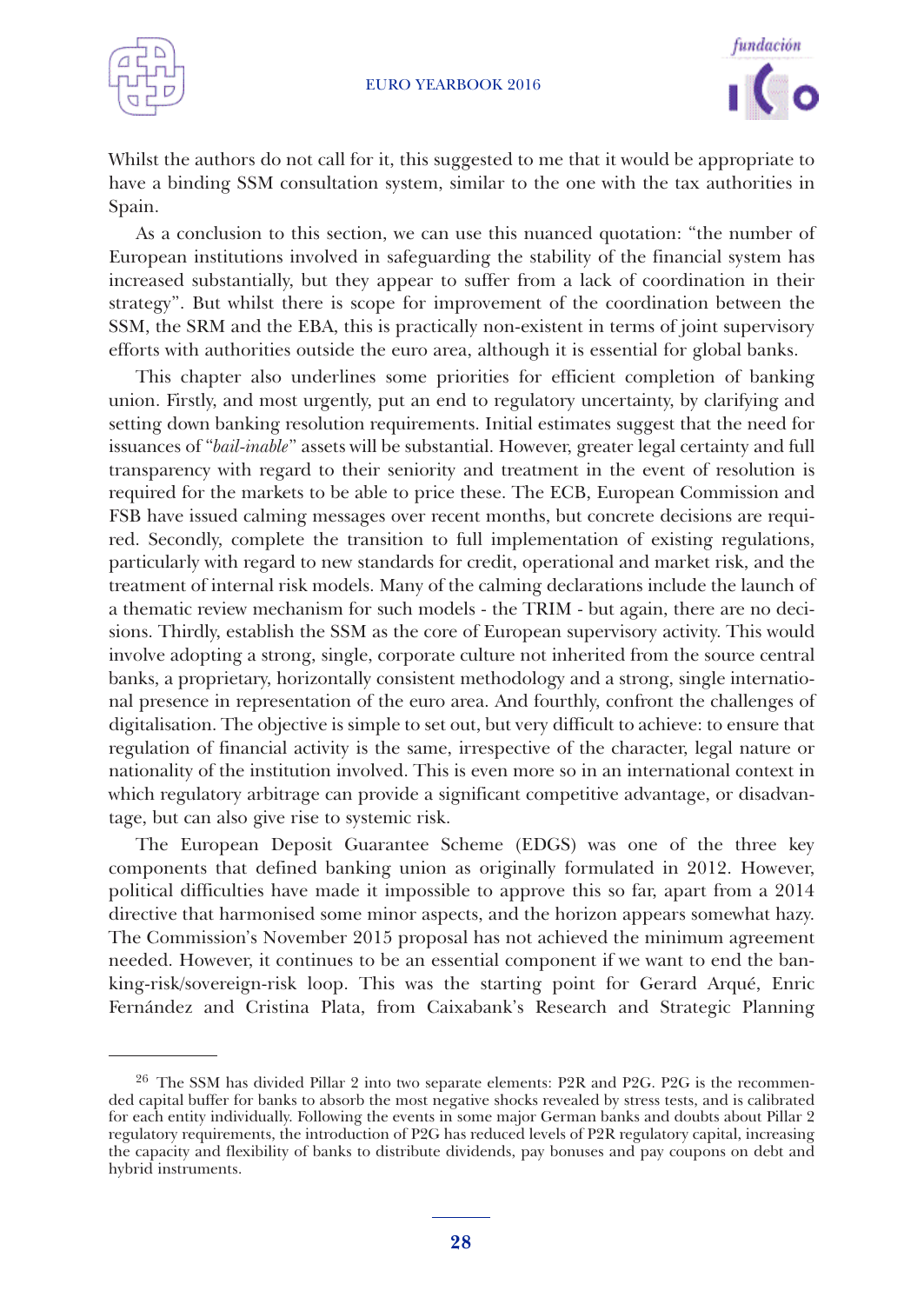



Department, in chapter 7. Their chapter concludes with an optimistic message: that it is only a matter of time before the logic of implementing the EDGS wins the day. The European electoral calendar does not help in such a sensitive issue, and the deadlines will inevitably be pushed back, but it will eventually be achieved.

After reminding us of the theoretical arguments in favour of a deposit guarantee scheme, –the risks inherent to maturity transformation, the need for trust in a fiat system and moral risk in central bank liquidity facilities–, the chapter analyses the characteristics needed by a DGS to be effective: general and sufficient, but limited, coverage, mandatory funding by the entities themselves, and the credibility of the backstop guarantor, which can only be the state's power to collect taxes and create money. The authors also provide an interesting description of institutional diversity worldwide. The German case is particularly interesting, combining both mandatory and voluntary insurance for commercial banks. It is also noteworthy that the weight of deposits guaranteed exceeds 50% of GDP in all developed countries, as befits societies with mature banking sectors. In response to the banking crisis, the 2014 European directive, consistently with other jurisdictions: increased the amount insured and harmonised it at EUR 100,000; established contributions based on the banks' risk levels, not just their size; stipulated that the Fund had to reach a minimum of 0.8% of the deposits guaranteed; and cut the period for payment to depositors to 7 days. Good, but not enough.

It is argued, and it is true, that the bail-in rules and the existence of the Single Resolution Fund (SRF) make a deposit guarantee fund less necessary, because they make it less likely that additional funds will be needed. But they do not eliminate this possibility entirely, as we have seen in recent cases. The bail-in mechanisms are a long way from being accepted and applied without dispute: in fact, there is a great deal of legal uncertainty, and historical evidence invites scepticism, Moreover, the SRF is undergoing a transition to full mutualisation, which even in the best-case scenario will not be completed until 2024, and has also aroused significant political and legal resistance. But even if both were fully credible and operational, it would still be a mistake to confuse functions competencies and institutions: and liquidity crises with solvency crises. There is also - and above all - a basic principle of democratic legitimacy: if banking regulation and supervision are European, any budgetary consequences of banking problems that might arise as a result must also be European.

Even so, despite the near total absence of theoretical debate in this regard, the reality is that there are many political obstacles to implementation. There are some who use reasons of moral risk to underline the limited interest governments would have in maintaining discipline in their finances if non-payment did not directly impact on their tax payers and voters. This is true, if marginal. However, it does point to a very real fiscal problem, the weakness of the public finances of some euro area governments, and, in particular, a need for parallel progress on fiscal union. This is because an EDGS would be a step towards the mutualisation of public debt. Therefore concerns - mainly German - about the need to first establish clear and automatic fiscal rules are understandable, and need to be addressed appropriately.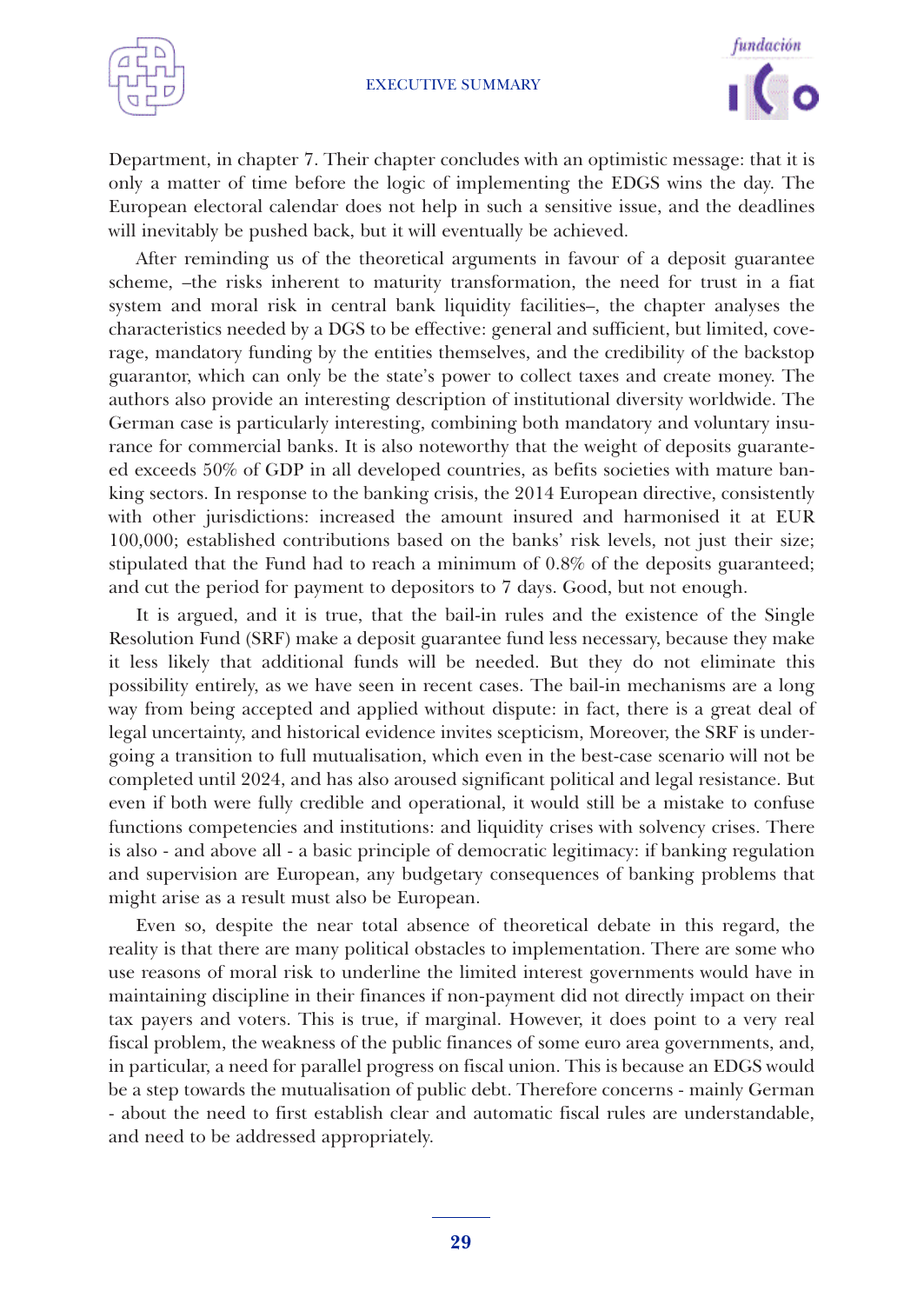



Another obstacle to the implementation of an EDGS relates to the banking legacy, and the significant differences in the quality of the balance sheets that banks would take with them into an EDGS. Whilst this is true, these differences are becoming ever less linear and predictable by national origin: this is why a transition period has been defined and why the SSM is working on unified supervision. The authors also mention some of the other proposals for dealing with this legacy problem, namely: (i) the accelerated reduction in national options and discretions (NODs) in the European capital requirements directive, CRD IV; (ii) implementation of the MREL, which would give legal certainty to the bail-in, to the extent that financial entities have securities in circulation that are issued for this purpose; (iii) harmonisation of national solvency laws; and (iv) a review of the regulatory treatment of sovereign risk.

For historical reasons, banks' exposure to public debt tends to be heavily concentrated in domestic issues. This is even more so in countries that have recently experienced funding difficulties, and which are therefore not immune to an imperfect functioning of the Monetary Union<sup>27</sup>. The proposals on the table would involve the introduction of risk weighting for domestic public debt - which in my opinion would set a historical precedent and is difficult to justify<sup>28</sup> - or the application of some form of prudential limit on risk concentration. If the latter, being unique and injurious, is well set up and calibrated, it would be less harmful and discriminatory for the periphery banking system. Germany is seeking parallel progress on both issues: the EDGS and limits on exposure to national public debt. Irrespective of the fact that it does not make much sense to make progress on the latter while the Basel Committee is preparing a global regulatory proposal, the authors suspect that this position masks a head-on resistance to the mutualisation of banking debt ahead of a true fiscal union. This is a suspicion that I share and which we flagged up in last year's Yearbook, calling for a political decision.

Chapter 8 returns to analysis of the ECB's supervisory model. Alberto Calles and Álvaro Benzo, of PwC Spain, argue that the banks' governance and business models are the two wheels driving the direction of supervision. Banking supervision has always evolved hand-in-hand with the industry. Until the crisis, it focused on requiring minimum levels of capital, trusting entities to assess risks adequately. Everything changed with the crisis. The authorities understood that this was caused by weaknesses in banks' business strategy, excessive risk taking and serious management and control weaknesses. As a result, in addition to the expected increase in capital and liquidity requirements, and enhanced emphasis on asset quality, "a new vision of governance was introduced, accompanied by an extensive and in-depth list of requirements". This vision of the supervisory function has been extended to the banking business model, as the authorities understand their function to be to "assess, give opinions and issue opinions" on areas that had previously been reserved for the judgement of the entities. The best example of this

 $27$  Chart 3 in this chapter shows the weight of public debt on bank balance sheets in various countries. This reveals the importance of this issue for Spanish banks.<br><sup>28</sup> It would involve regulatory acceptance of the possibility of default of a sovereign issuer in that

jurisdiction.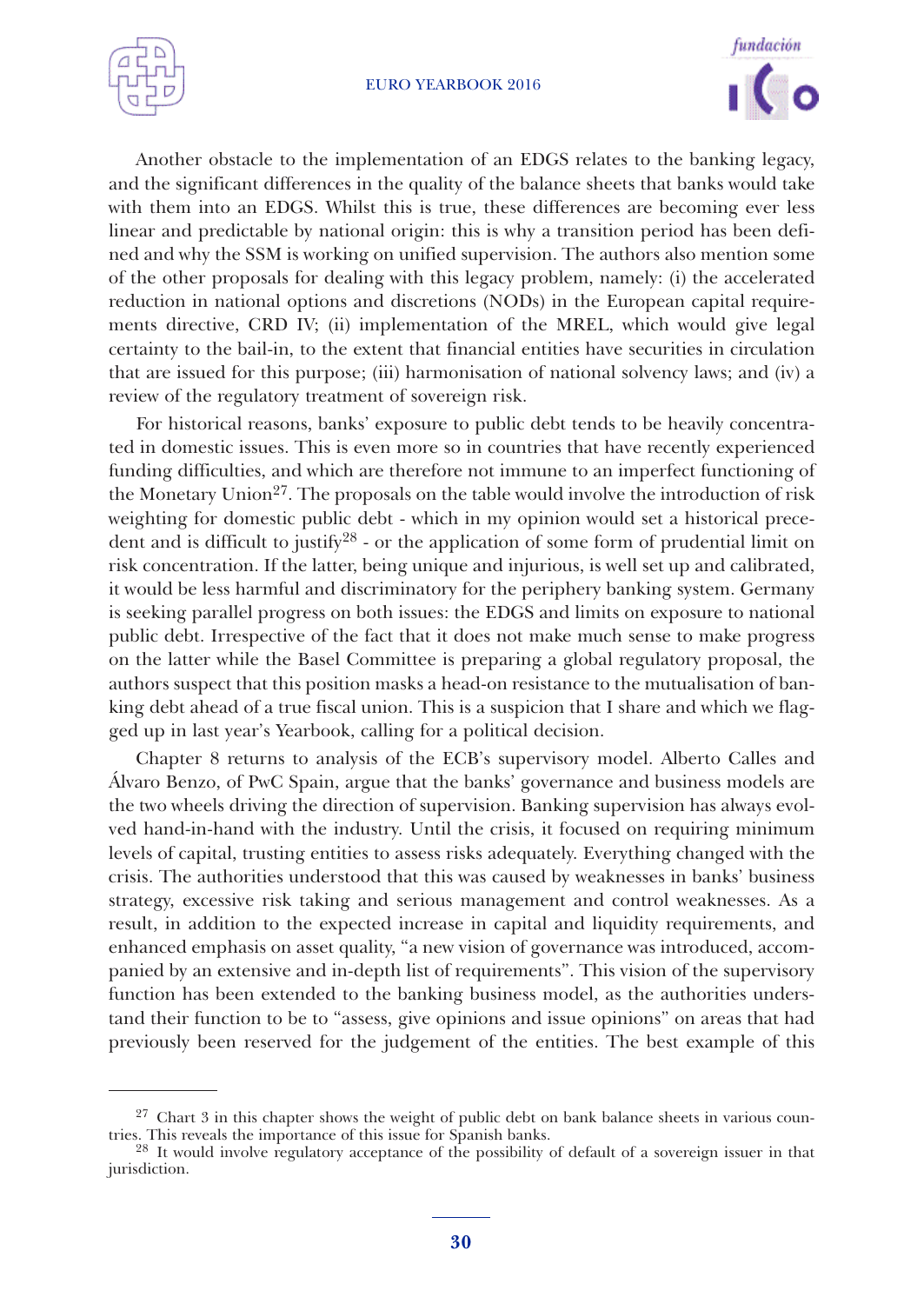



change of approach is the SSM's supervisory methodology - SREP - to which we have already referred, as this gives an equal 25% weighting to governance, the business model, capital and liquidity in the supervisor's final rating of each entity.

Some might think that this is overzealous, that market failure does not necessarily justify public intervention, particularly if the party intervening does not have better management experience or knowledge, and that "supervisor risk" is high and increasing, and even that the regulatory and supervision failures in the crisis were as, or more, important than those of the entities. But these are pointless considerations. They are intellectually legitimate, but have little relevance in practice. This is because the course undertaken by global supervisory authorities - not just the ECB - is clear, and irreversible in the short term. We will have to pay attention, question some excesses, call for rationality, efficiency and horizontal equity in intervention, as the authors do in this chapter, but the supervisory paradigm shift is unquestionable. This change will also impose new transparency and accountability<sup>29</sup> obligations on the authorities, which they are surprisingly continuing to resist.

In terms of governance, supervisors are pursuing a three-lines-of-defence model for risk control 30. These lines of defence are independent of each other, and strengthen the role of the CRO (Chief Risk Officer), who is given a status analogous to the Internal Auditor. Complimenting this, the supervisors are also seeking to: (i) align incentives with long-term objectives, which requires rethinking the whole remuneration policy to make it compatible with the risk appetite framework (RAF); (ii) avoid concentration of power, leading it to suggest models as significant and debatable as separating the roles of Chairman and CEO or, alternatively, strengthening the role of the Independent Lead Director, as a counterweight; (iii) protect control functions through special bylaws, toughening up conditions for removal from posts, requiring this to be publicised and explicitly justified; and (iv) enhance the supervisory role of the Board of Directors, to such an extent that the authors consider that "Boards are now in the eye of the regulatory hurricane", being increasingly, and more intrusively, regulated in terms of their composition, functioning and remuneration, to limits that need to be reconsidered as they may end up being counterproductive $31$ .

And if the new regulation and supervision of banking governance is proving controversial, the SREP's emphasis on the business model is even more so. It is clear that the banking business, as we understand it today, is being threatened by many and varied factors. This chapter addresses some of them: the economic and low interest rate environment, shadow banking, digitalisation and fintech, the impact of new regulation (including EMIR, MREL and European regulations on investment in software, which not only fail to incentivise this investment, but actually penalise it in comparative international terms). The monetary, political and legal authorities are not unaware of such aspects, as

 $29$  The proposal by the US Senate to submit the Federal Reserve to an annual management audit is a good example of this. The European Parliament has not yet dared go so far with the ECB, but it will come in the end. Refer to European Court of Auditors (2016). <sup>30</sup> What these three lines are exactly is still <sup>a</sup> thorny topic in the SSM, the Basel Committee and the

banks themselves. However, the idea is simple and powerful: the business line, the risks division, internal audit and the Board of Directors are all responsible for monitoring and controlling the entity's risk.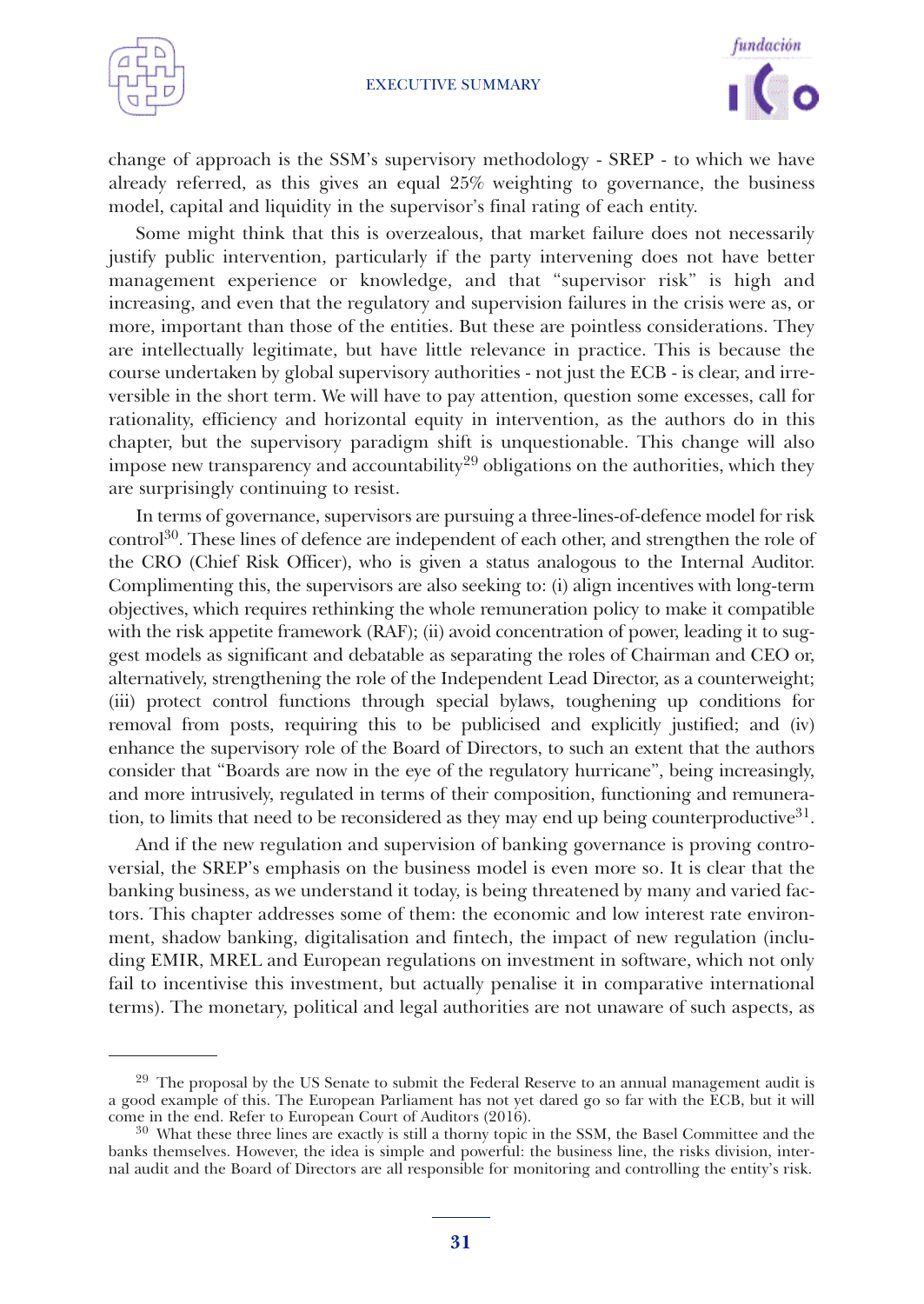



in the case of legal uncertainty challenging basic principles of banking business. Supervisors are obliged to show their concern for, and interest in, having profitable, solvent and solid entities, and to seek to assess their future viability through stress testing. But whether the SREP business analysis model described in this chapter adds any value or simply creates excessive compliance requirements, in terms of the entity's time and resources, is still an open question and only time will tell. And neither will it be relevant to investors, to the extent that the SSM insists on keeping its assessments of the quality and perceived robustness of the banks' business model confidential.

The next two chapters deal with fiscal policy. The big story this year is, perhaps, that the Commission has adopted a clearly favourable position on fiscal expansion, alluding to the existence of both a need and opportunity to act, even if only to rebalance a policy mix that is excessively biased towards monetary activism32, and to the macroeconomic impact of fiscal policy today probably being greater than under normal circumstances. For our purposes, in terms of completing the institutional design of the Monetary Union, the biggest revelation is without doubt the approach it adopts for the first time in its assessment of the fiscal stance of the euro area: "To assess the current situation, it is important to consider the euro area as a single entity, as if there were a Finance Minister for the euro area as a whole"<sup>33</sup>. The next two chapters discuss how we reach this point.

Martine Guerguil, drawing on her experience as Deputy Director of the IMF's Fiscal Affairs department, asks herself explicitly what type of fiscal union the euro area needs. Her starting point is a premise on which I believe there is ample academic agreement on both sides of the Atlantic, even if political arguments continue: namely, that the fiscal framework of the Euro is insufficient to withstand a sharp future shock. There are many proposals for alternative institutional frameworks<sup>34</sup>, but none of these have sufficient political agreement, and none have been able to overcome resistance to an increased distribution of risks. However, the chapter concludes that greater fiscal integration remains necessary.

The chapter rigorously describes the institutional changes that have taken place in the European fiscal framework in response to the euro area crisis - with which assiduous readers of the Yearbook will already be familiar -, it then analyses the potential theoretical alternatives and submits them to a type of policy credibility judgement, and finally concludes that integration is not only possible, but indeed cannot be put off any longer. The original sins of the euro - - lack of banking union, lack of a fiscal stability facility for the euro area and member states at the mercy of the crisis - are all bluntly diagnosed as self-fulfilling prophecies. As a result, whilst federal states, such as the USA, Germany and Canada, damp down and isolate 80% of local shocks, in the euro area this is hardly 40%.

<sup>&</sup>lt;sup>31</sup> As happened with regulation of the obligations and responsibilities of CFOs following the Enron scandal and the Sarbanes-Oxley Act.<br><sup>32</sup> This latter argument is rather weak, as all that is needed to bring economic policy back into balan-

ce is a return to normality in monetary policy, not complementing extraordinarily expansionary monetary policy with expansionary fiscal policy. <sup>33</sup> European Commission (2016a)*.*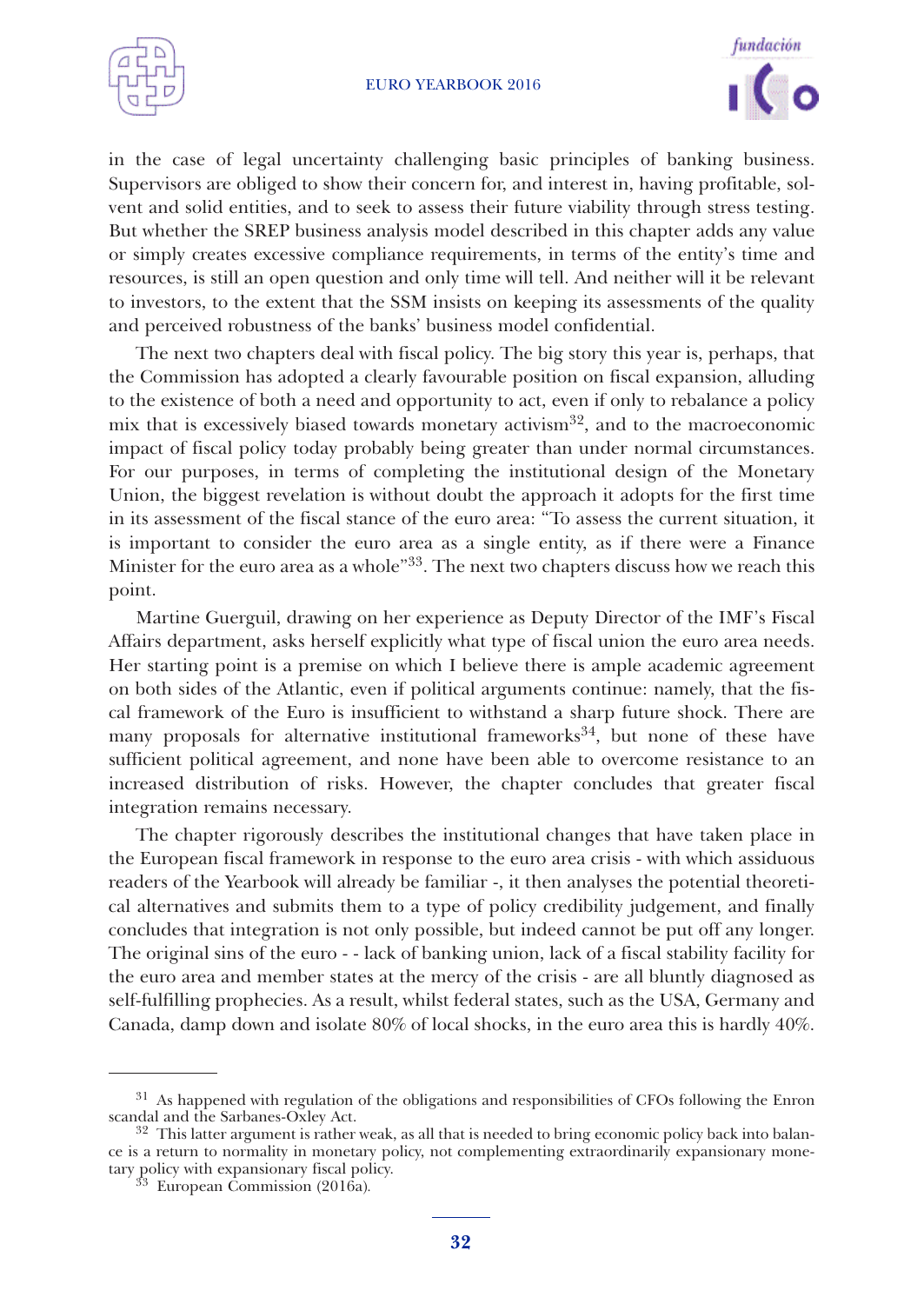



Significant progress has been made: The European Stability Mechanism (ESM), the strengthening of the preventive arms and the correction mechanism under the fiscal deficit procedure, banking union, the European Fund for Strategic Investments, commonly known as the Juncker plan. However, the sad conclusion is that the most decisive action to stabilise the euro area has come from the ECB. Therefore, further progress is proposed. Firstly, banking union is incomplete, deposit guarantees are lacking and the scale of the Single Resolution Fund is insufficient, lacking credibility as a backstop. Secondly, the euro area needs automatic stabilisers, whilst the fiscal discipline framework continues being essentially preventive, and hardly credible, I would add, because its discretional nature makes it politically difficult to apply, as we see year after year. Thirdly, the ESM is clearly insufficient, and stability policy continues to fall to the ECB: yet this is not one of its competencies, and this undermines legitimacy.

The author believes there are five main challenges in designing a fiscal union for the euro area. Firstly, the sui generis character of the Union, which obliges it to minimise pooling of sovereignty and limit this to the exact minimum required for its stability and permanence. Secondly, the illusory but explicit decision that fiscal integration cannot lead to permanent transfers of income from one State to another, requiring ex-ante agreement of explicit rules on functioning and distribution, with hardly any margin for discretion in its application<sup>35</sup>. Thirdly, the resulting structure has to minimise moral hazard and opportunities for free riding. But, at the same time, we must avoid the danger of insisting on access conditions for the fiscal union that are so restrictive that we end up defining a union with no members. To summarise, we need a politically feasible and fair balance between solidarity and adjustment. Fourthly, whilst the decision on whether fiscal union should be voluntary or a requirement for permanent membership of the Monetary Union is not trivial, it is more emotional and political than anything else. Despite what some may argue, it is difficult to imagine a country belonging to the euro in the medium term if it is not subject to the discipline and under the umbrella of fiscal union. Either market forces would eject it, or it would be constantly turning to the ECB as its sole provider of liquidity. Fifthly, and transcendentally, the current Treaty does not support a fiscal union of the type required, because the euro area does not have its own legal personality. This is a point that, rather curiously, could help Brexit.

The chapter finishes by analysing and describing the institutional developments required for the four theoretically-possible types of fiscal union, which are, from the most to the least ambitious: (i) a euro area Finance Ministry with its own stability budget. The characteristics required are discussed in detail in the text, to which the reader is referred; (ii) the issue of "eurobonds". These have the advantage of not requiring a new Treaty, and only require limited institutional development of the existing basis of the ESM. However, these have the disadvantage that they would be logically perceived as a transi-

 $34$  Refer, perhaps most significantly, to IMF 2013, which takes a position from this international institution, and Bénassy-Quéré, A. Ragot, X. and Wolff, Guntram B. (2016) because of its closeness to the Commission position.<br><sup>35</sup> I cannot avoid the temptation of establishing the obligatory parallel with the current Spanish

debate on the new system of Autonomous Community funding, to which, just in case it was too easy, an additional and equally illusory restriction has been added: all the Communities must be winners.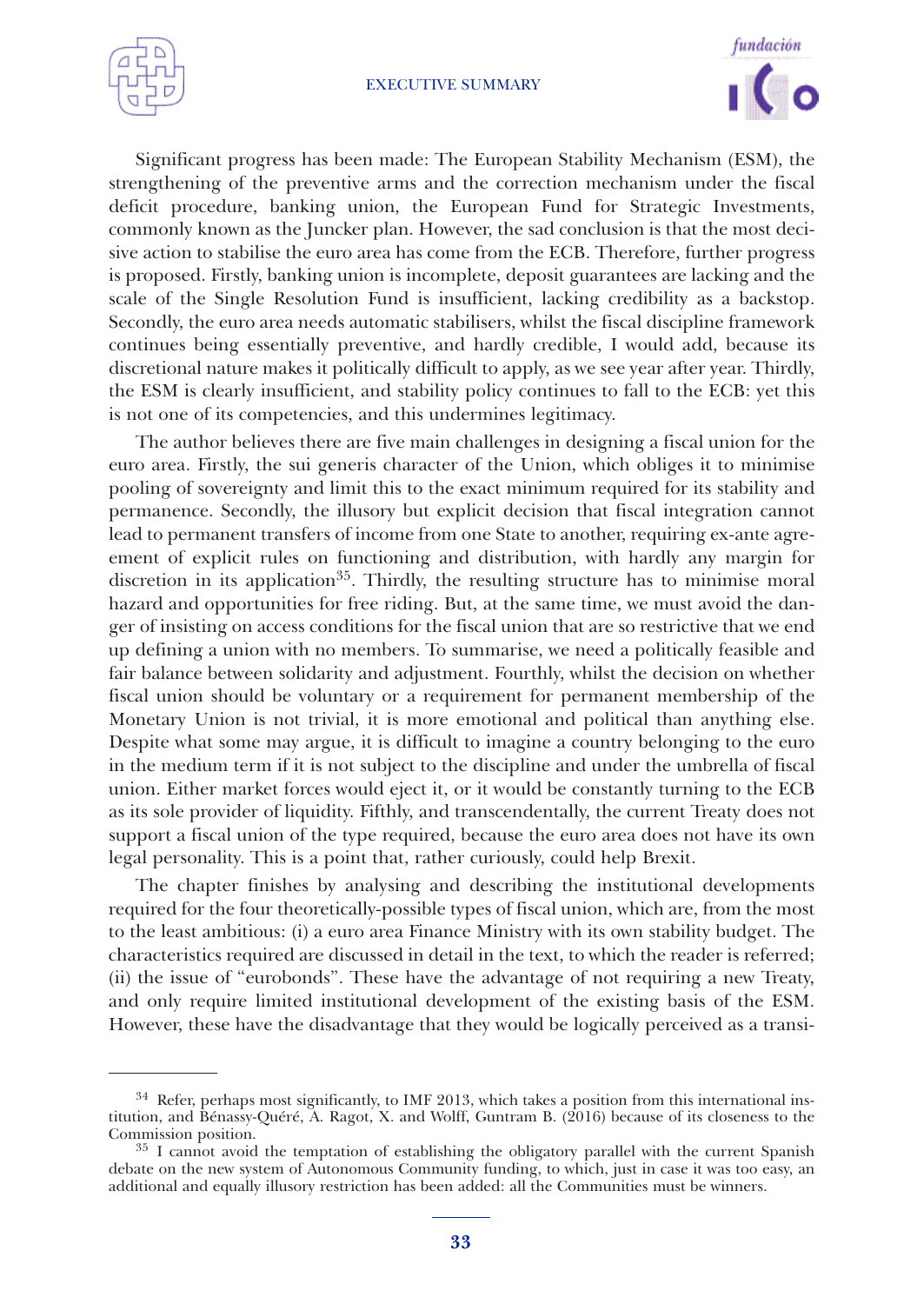



tory stage on the path to full fiscal union; (iii) the establishment of a macro Stabilisation Fund, similar to other existing funds, which, it is estimated, would need to be equal to around 2% of the Union's GDP; and (iv) a common unemployment insurance system, or a complementary common European scheme. Apart from the obvious problems of moral hazard, and even the perverse effects that could arise for the labour institutions of member countries, this is a proposal that is gaining traction in some more interventionist academic and political circles, that are seeking symbolic action to counter increasing Euroscepticism. However, I believe that this is bad idea, both technically and, even more so, politically. Technically, it does not avoid the complex problems of country risk and adverse selection. Politically, it would open the door to all types of populist movements. It is not a substitute for fiscal union, and would end freedom of movement in the Union.

In summary, this chapter illustrates the debate about the future of the Union. This is set out very well in its attempt to describe three post-Brexit scenarios: caution or consolidation, social or fiscal expansion, and the accelerator of a qualitative leap in integration. The interested reader will already know my position well. They will be pleased to hear it is not an isolated case. Although I agree almost entirely with this chapter, I believe there is one issue where political differences are apparent. We must not confuse the fiscal position of the euro area with the need for a fiscal union with clear and well defined rules. This is not a question of fiscal multipliers, but of political structure and clear definition of competencies. Irrespective of whether euro area fiscal policy is expansionary or contractionary - which is a political decision to be taken by the appropriate European authorities - we need a fiscal policy, we need fiscal union, because we cannot continue with European monetary policy in tandem with national fiscal policy.

Taking a short-term view, which is more pragmatic and more immediate, in chapter 10, José Luis Escrivá, president of the Independent Fiscal Responsibility Authority (Autoridad Independiente de Responsabilidad Fiscal, AIREF) makes 10 recommendations for the institutional development of European fiscal union. He shares the view that all the mechanisms contained in the Treaty to foster fiscal discipline have failed. Neither the market nor the Stability Pact have avoided free-riding. However, he is sceptical about the possibility that fiscal union, as set out in the Five Presidents' Report, "could only be possible in the very long term". Neither does a model such as the North American one, based on the credibility of the bail-out clause appear feasible in Europe. For this reason, he inclines towards strengthening national commitments and national ownership of adjustment programmes, through adequate fostering of the fiscal frameworks agreed in the Fiscal Compact, in which the Independent Fiscal Institutions (IFIs) play a central role. This is a fiscal coordination mechanism based on the principle of collective selfdiscipline, or peer pressure, to comply and explain. This is very widespread - and controversial - in other areas such as corporate governance and structural reforms.

The chapter analyses the characteristics, properties and competences of IFIs, a hybrid model combining Anglo-Saxon elements of positive analysis with a more Germanic touch of regulatory compliance. This establishes the IFIs as guarantors of fiscal commitments and regulations at the national (stability laws and principles) and community (excess deficit, spending and debt rules) levels. It also highlights the evolution of the centralising elements of European fiscal discipline, in the reforms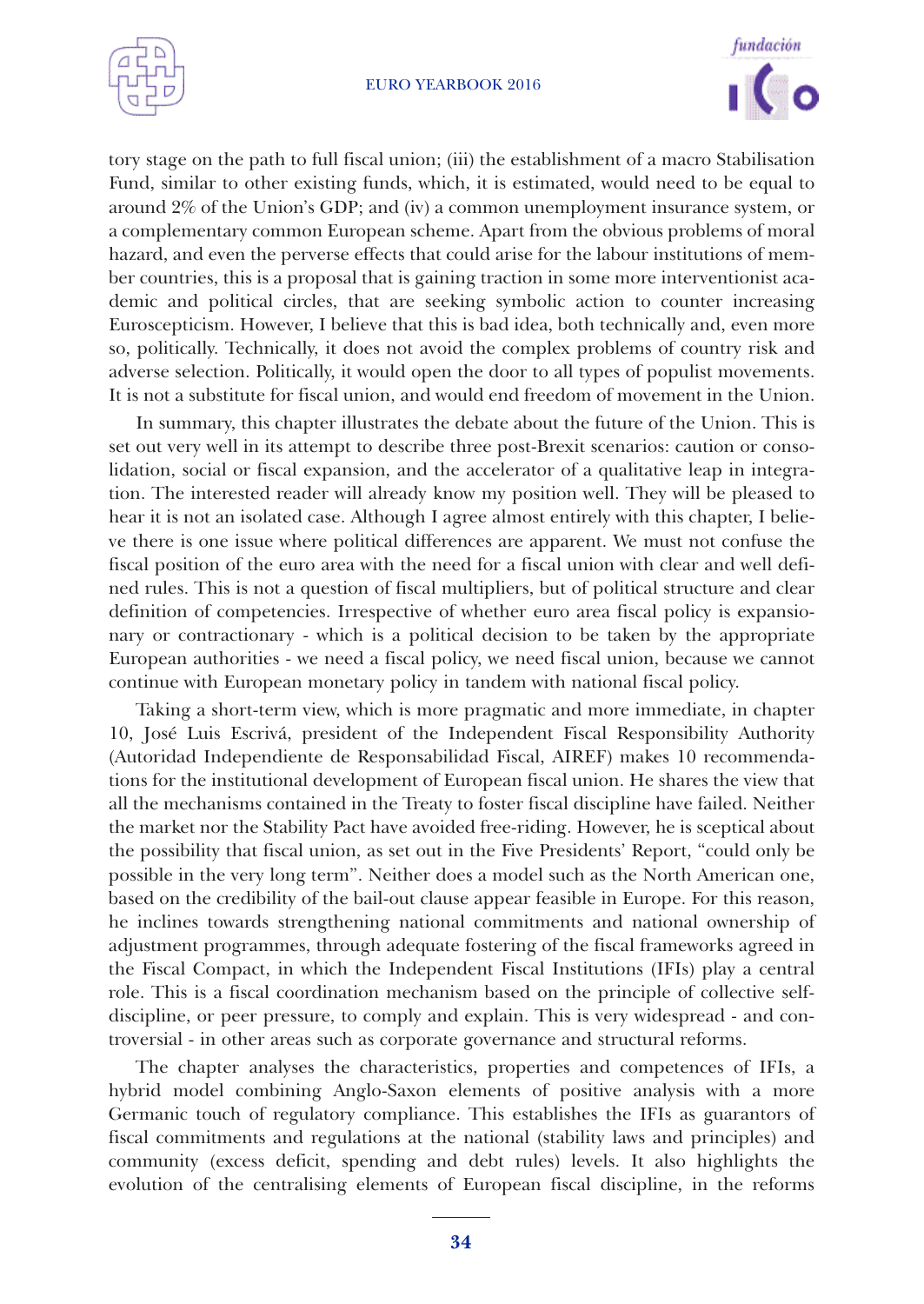



approved prior to the Five Presidents' Report, which sets out the roadmap for fiscal union. In compliance with this roadmap, in October 2015 the Commission agreed to set up a Fiscal Stability Board, which came into operation in the autumn 2016. This has been something of a let down, in terms of both its membership and the competencies assigned to it, which were watered down considerably in a protracted struggle between the Council and the Commission.

On balance, the author underlines three types of pending problems, relating to: design, application of and compliance with regulations; enforcement; and legitimacy and national appropriation of the ownership process With regard to the first aspect, the regulations are manifestly excessive, opaque and allow excessive discretion. On the second, the Commission lacked the political will, or courage, to exploit the autonomy conferred on it by recent reforms, resulting in the GSP being seriously questioned. Likewise, the process of national appropriation of European fiscal commitments is also failing to live up to expectations. Some progress has been made on budget information, macroeconomic forecasts and even IFIs, but there have been serious problems relating to access to detailed information, insufficient resources and problems of functional autonomy and material independence.

What is more worrying, almost ten years on from the crisis, is that we can still talk of a lack of clarity about the fiscal governance and supervision model for the EMU. There is still an ongoing debate between a centralised model with a euro area Finance Ministry, as argued for in the previous article and the Five Presidents' Report, and a hybrid model of national ownership, as argued for in this chapter. This is a model - the original one from the Maastricht Treaty - that the author believes can be rescued, if three principles are strictly complied with: (i) no bail-outs for countries in difficulties, which leads to recommendation of approval of orderly restructuring frameworks for sovereign debt; (ii) a ban on monetary funding of public deficits, which I understand, although it is not stated, would require the suspension of ECB intervention programmes such as OMT and PSPP; and (iii) a ban on privileged funding of public-sector accounts. This latter aspect leads to a proposal to penalise excessive holdings of public-sector instruments in bank portfolios.

I am surprised that this option for fiscal union has been proposed. It is a theoretical possibility for a federal fiscal system. This is how the United States works. And this was the original idea in the Maastricht Treaty. But it is an idea that was overtaken by the events of 2010-12, when Germany, and with it the euro area, seriously considered the expulsion of Greece and refusal of any bail-out, but discarded it for fear of contagion, and the certain possibility that it would indefinitely reopen the euro area map. I believe that there are no realistic medium-term alternatives other than full fiscal union. Any other approach - however well intentioned - would only fuel possibilities for speculation and breakup of the Monetary Union. This would be incredibly damaging for countries considered weak because of their volumes of public debt, because of the weakness of their banks and the recent trajectory of macroeconomic imbalances, and because of pure geographic discrimination. If the European debate heads in that direction, it would be a good idea to have some strategies ready for quitting the Monetary Union.

José María de Areilza and Marie-José Garot open chapter 11, Political Institutions for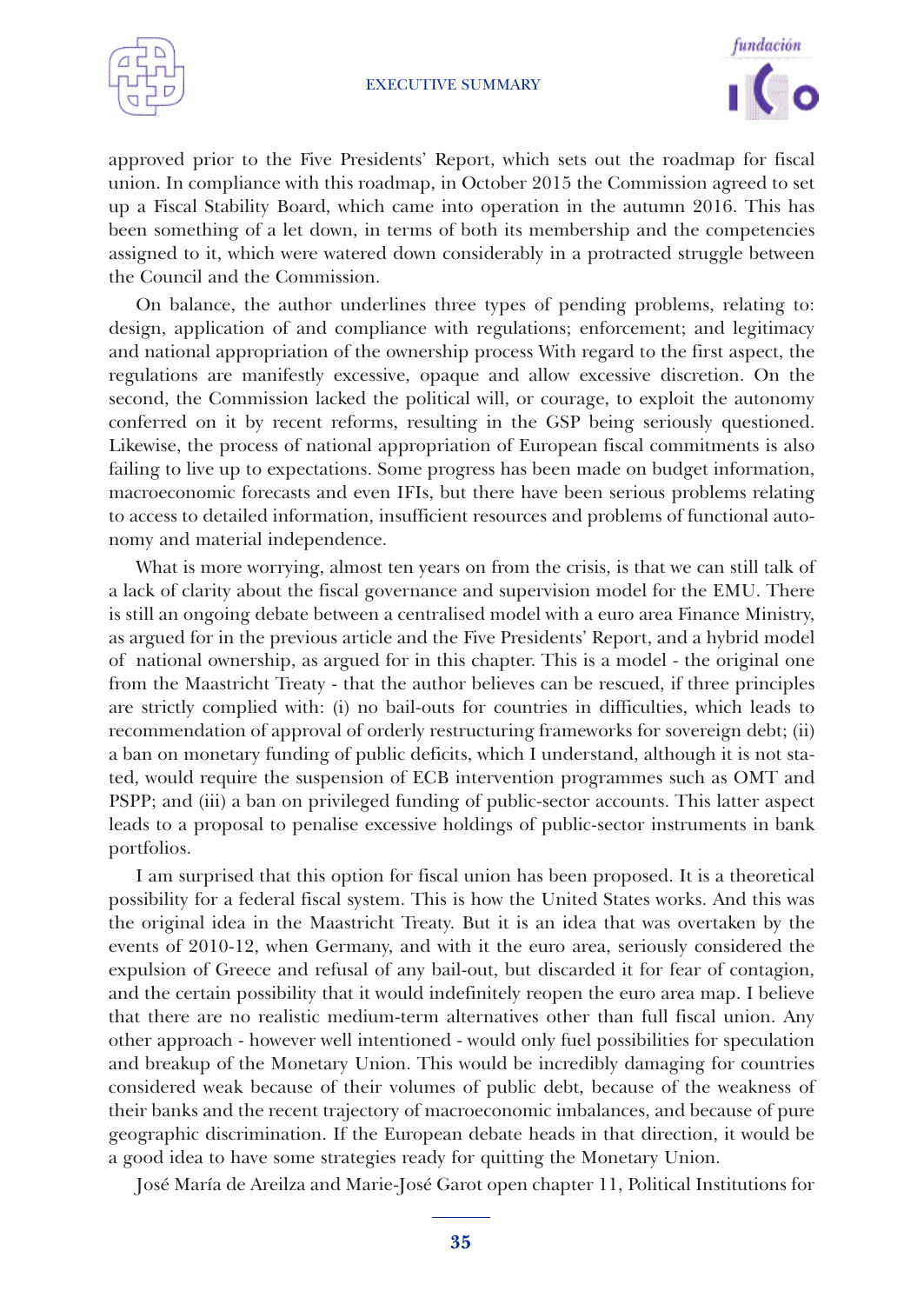



the euro area, with a declaration of principles: the European Union is besieged by the crisis, and all eyes are on the government in Berlin, which, without ever proposing it, has been leading the Union on its own for eight years. Their article defines the current political paralysis, aggravated by Brexit. It then reviews attempts to legitimise the increasing political power exercised from Brussels, before concluding with an ambitious agenda of institutional reforms.

The authors perceive two conflicting trends in the current situation: the desire of the Commission to continue advancing political integration and German reticence, supported by the absence of social legitimacy to justify this increasing integration, being more inclined to take small steps to consolidate a system of varying speeds in the euro area. This is a very real dilemma, and it is very dangerous. The crisis has certainly created unknown tension, with the result that many people perceive the Union as an "unrepresentative, technocratic government lacking transparency and accountability". It is also true that the single currency has made the transfer of new powers and resources to the Union both more necessary and, at the same time, more difficult. They conclude that the challenge now is to set the legitimate and limited power of the Union and make it compatible with national democracies: this is certain to require reform of the Treaties.

This chapter describes the attempts to establish a degree of material limitation on the Union's powers as a way of protecting national democracies and, above all, to disincentivise use of the German Constitutional Court. In their opinion, the Union is not, and should not aspire to be, a federation with the nature of a state. It lacks sufficient social legitimacy<sup>36</sup> and the direct loyalty of the public. The Union has emerged as a legal federation based on a political federation. And - the authors argue - that is exactly where it should remain. This is no easy task. But it could be achieved with an explicit mandate for the EU Court of Justice on the legal limits on the extension of the Union's competencies.

For Spanish readers, the parallel with the process of defining and distributing competencies between the state and the Autonomous Communities is obvious. And we cannot forget that the attempt to sort this out in the Harmonisation of Autonomous Community Processes Act (LOAPA) was not exactly a success. For that reason, this seems to me an intriguing proposal, but I do not think that the need for a new Treaty can be avoided. In fact, the authors of this chapter dedicate the next section to this, based on the Five Presidents' Report. However, they do not limit themselves to this, but also set out an ambitious agenda for European institutional reform, which I merely summarise here: (i) step up supervision by the European Parliament and national Parliaments, particularly of economic aspects, including suggesting regular appearances by Commissioners before national parliaments. This proposal would effectively set in stone the confederate role of the Union, but would also make the already excessively complicated and lengthy decision making process for policies and governance in Europe even more complex. For this reason, following an initial stage of co-existence, they opt for a mixed European Parliament, with half of the delegates elected in direct European elections and the other half appointed by their national parliaments; (ii) provide resources and stability to the presidency of the Eurogroup so that it becomes an embryonic euro area Finance Ministry, acting as the vice-president of the new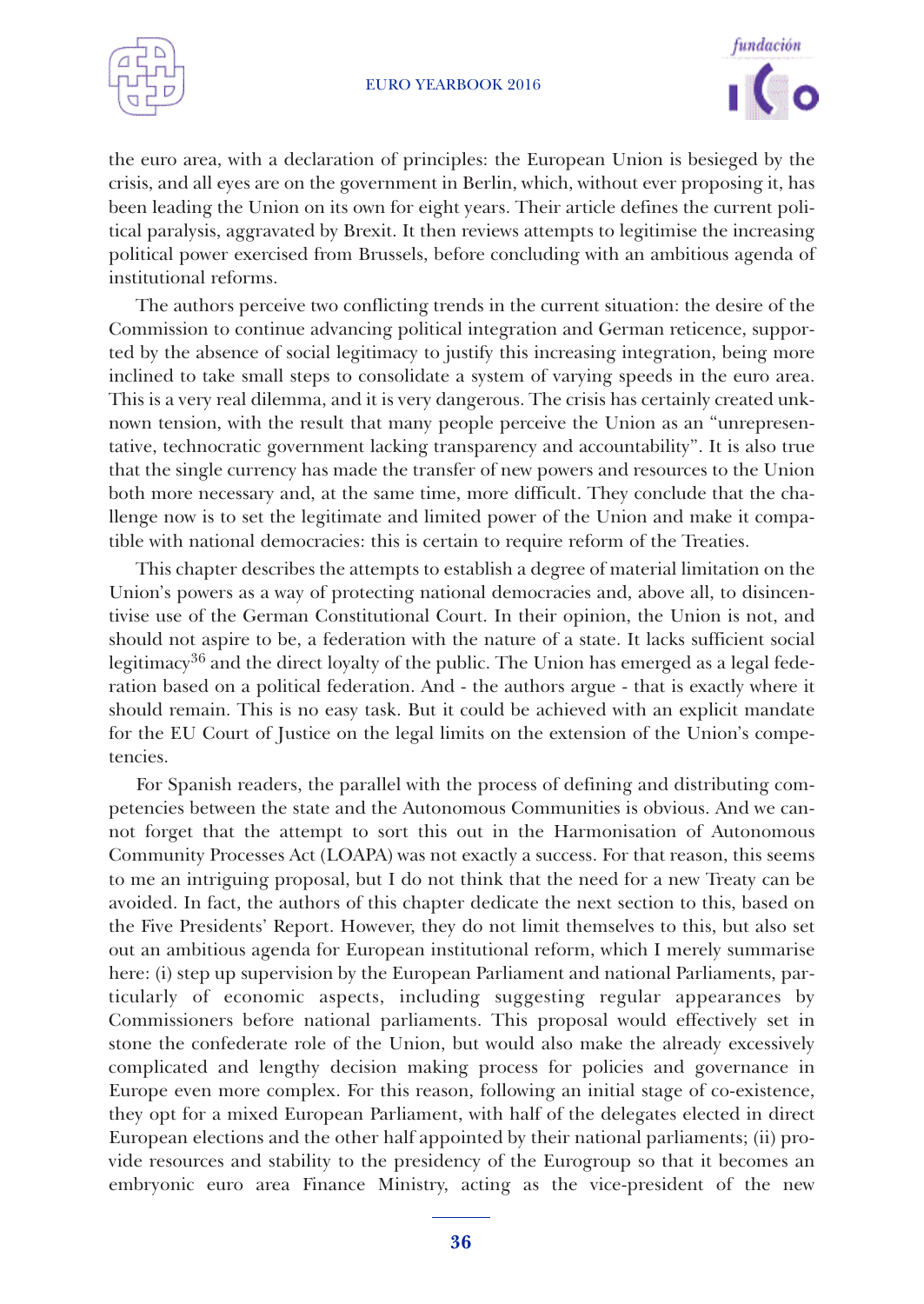



Commission. This proposal can be inferred from the current direction of things in the European framework. But the crucial factor is the details of its competencies and relations with other European institutions that would fall within its remit, such as the ESM and the Fiscal Stability Board; (iii) progressively transform the Commission into a real European "cabinet", led by a head of European government, as a result of merger of the two current presidencies, the Commission and the Council. This president would be able to appoint the members of their team without national quotas, and would answer to the European Parliament, and could dissolve Assembly and call elections.

These are obviously very ambitious reforms, and would require new Treaties. This in itself is not just politically difficult, but also very complicated legally. This chapter offers some interesting reflections in this regard. These reforms however tiptoe around a fundamental problem: are we talking about creating new institutions for the euro area or for the European Union? Unless, of course, we make the heroic assumption that - following Brexit, and having overcome a certain transition period when the countries from the Great Expansion adjust their socio-economic structures, and Sweden and Denmark clarify their emotional preferences - all of the countries currently in the European Union will adopt the single currency without exception.

This seems like a dream - or a political nightmare. However, everyday I become more and more convinced that the sustainability and permanence of the Monetary Union requires a degree of political integration that appears impossible today. And I believe that the authors of this Yearbook share this opinion, with differing degrees of conviction. But just as monetary union has led to banking union, this will lead to fiscal union. And together these will lead to political union. But we must never forget the quote that has featured in this Yearbook since its first edition, and which summarises democracy: *no taxation without representation.* The form and timetable for this will be subjects of intense debate. In this work we have only sought to set out some of the basic questions that Europeans are going to have to address in the not too distant future. The historic and institutional anomalies of the EMU cannot last forever. We do not need to resolve everything tomorrow. But we will need a clear roadmap very soon. The financial markets will not put up with such fundamental uncertainties forever.

<sup>&</sup>lt;sup>36</sup> It occurs to me that social legitimacy is perhaps endogenous to the political process and is built upon this, as the recent experience of some Spanish territories seems to show.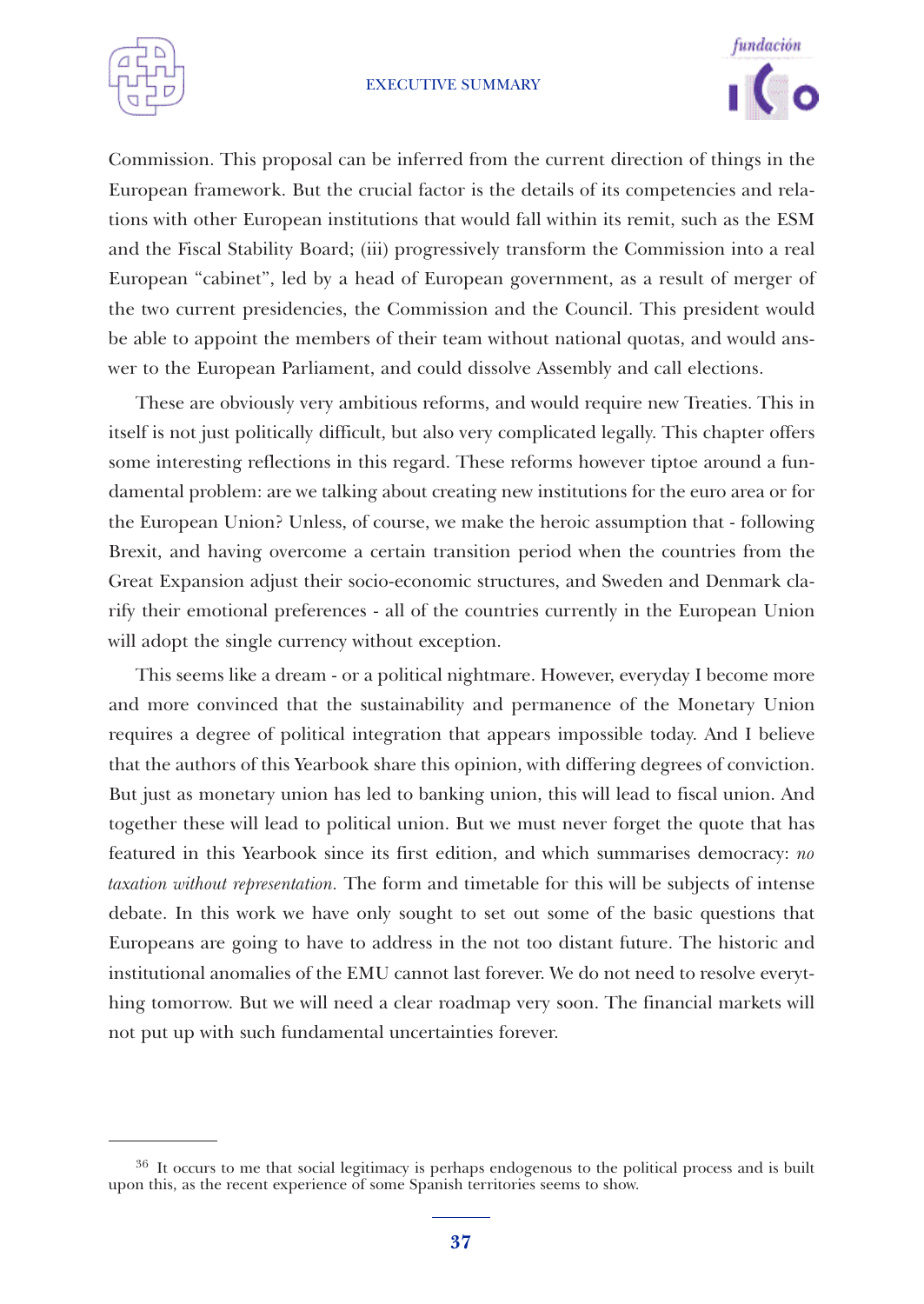



### **3. TEN LESSONS FOR EUROPE**

As in every edition since the first analysis of the euro for Fundación de Estudios Financieros, I will finish with ten lessons for Europe.

**One**. The future of the Monetary Union, and of the European Union itself, is in question. The UK referendum has ended the irreversibility of the integration process. Too many voices clamour for a return to a system of a la carte integration, to a Europe of variable geometries and different speeds. This idea is particularly dangerous for the countries most vulnerable to investor sentiments. We should all have learnt from recent episodes. Starting with the most vulnerable countries, which need to redouble their efforts to reduce their domestic imbalances and guarantee structurally sustainable fiscal positions. But countries with fiscal and trade surpluses also have something to learn. They cannot keep putting off the reforms we have discussed. Carrying on as we are is not a realistic option. We cannot mistake the current calm in financial markets for general acceptance of European economic and institutional policies.

**Two**. Europe has a democratic deficit and a functionality deficit. The Monetary Union requires a certain pooling of monetary, banking, financial and fiscal sovereignty, and this is incompatible with the lack of democratic legitimacy of its institutions. The Union needs a new Founding Treaty. This would have to start by solemnly ratifying an unequivocal commitment to deepening political integration of the Monetary Union and for some form of its political institutionalisation at the heart of the existing governing bodies (the Commission, Council and Parliament).

**Three**. The idea that Europe needs growth at any price is spreading, demanding a strong dose of Keynesian policy to overcome demand problems, with more public investment and private consumption. This deliberately ignores that we are facing a balance sheet crisis that requires major adjustments. Europe's economic problems are structural. They have always been, and continue to be, structural. Monetary policy alone - no matter how creative and unorthodox it might be - will never solve these problems. There can be no doubt that the European institutional framework is imperfect and insufficient. But it is not responsible for exclusively national problems, or the deficiencies of the international monetary and financial system. Debt remains excessive, and insufficient attention is being paid to productivity issues and an ageing population. It seems necessary that Europe should - in the near future - become a standard bearer for globalisation and will have to develop an activist model of an open and competitive economy, both internally and externally.

**Four**. The recovery in financial integration has stalled, and the index of euro area fragmentation is on a slight upward trend. This is an additional effect of unconventional monetary policies, and the accumulation of bank deposits at the ECB, despite negative interest rates. But it is also a symptom of the misfiring of inter-bank markets in the euro area. The real test for euro area financial integration will come when the ending of QE begins, decoupling the financial system from the guarantee of free liquidity for an indefinite period

**Five**. Unconventional monetary policy has had its day. It helped avoid disruptive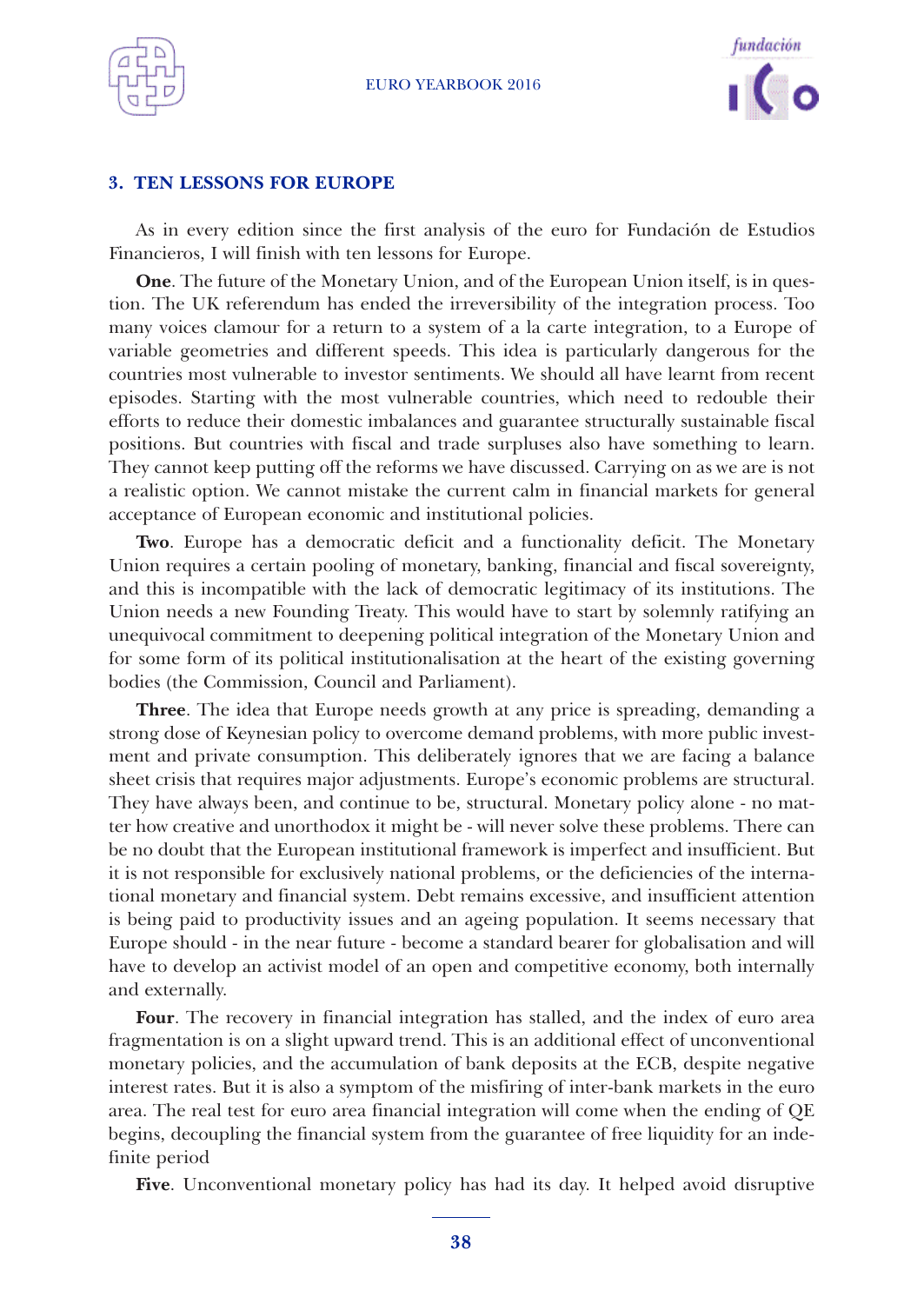



events in the euro, but the European macroeconomic situation is no longer recession but recovery: we have left behind deflation, and now face rampant inflation. And the collateral effects of this are starting to be excessive. Negative interest rates create perverse effects on the allocation of funds. They have not solved the excess liquidity in the financial system, but they have caused profitability problems for the banking system and made the normal functioning of the money multiplier more difficult. They also threaten to create asset bubbles. And this is without considering political effects. These policies represent a silent transfer from savers to debtors, weakening the will for reform and fostering strong opposition in the core countries, undermining the legitimacy of the Union. Strategies to end QE must be studied and announced. This will probably involve reducing asset-purchase commitments and announcing an end date for indefinite liquidity.

**Six**. The application of the new international regulatory framework has coincided in Europe with the launch of banking union and a new institutional map with the ECB at its core. This regulatory and supervisory revolution has so far been a notable success, but we are still a long way from single and consistent supervision. The financial system now needs stability and regulatory simplification, a fair and balanced framework of competencies, a new supervisory dialogue, and a great deal of international coordination, particularly with regard to competitive markets. The potential needs for issuances to meet new banking resolution criteria appear substantial, and will require much greater legal certainty and a clear outlook for the profitability of the sector.

**Seven**. Banking union, with a European deposit guarantee scheme, is required to break the loop between banking risk and sovereign risk. This is because: bail-in mechanisms are far from being accepted and applied unreservedly; the Single Resolution Fund is in transition; mutualisation remains controversial; it is not appropriate to confuse functions, competencies and institutions; and, above all, because of a basic principle of democratic legitimacy. If banking supervision and regulation are European, then the budgetary consequences of banking problems should also be European. Hiding behind legacy problems or the need to make progress with fiscal union - despite these being valid issues that must be resolved - only further increases instability and the risk of new and deeper crises.

**Eight**. The supervisory paradigm shift to a more intrusive model is an unquestionable reality. The supervisors understand that the crisis justifies enhancing their functions to "assess, give opinions and issue opinions" on areas that had previously been reserved for the judgement of entities, such as their governance and business models. However, regulatory risk is a burgeoning reality and must lead the authorities to new transparency and accountability obligations, which they continue to resist.

**Nine**. No long-term monetary union is possible without banking and financial union. But fiscal union is also required, because no fiat banking system can survive without a credible fiscal backstop. There has been significant progress in European fiscal discipline and governance, but the decisive stabilisation actions have come from the ECB. There is open debate in academic circles - and more discretely in political circles - about the type of fiscal union the euro area needs. There is one basic agreement. A risk-free European asset is required: a European public-debt instrument. And this will require a European Treasury, a European macroeconomic stabilisation fund and, ultimately, a euro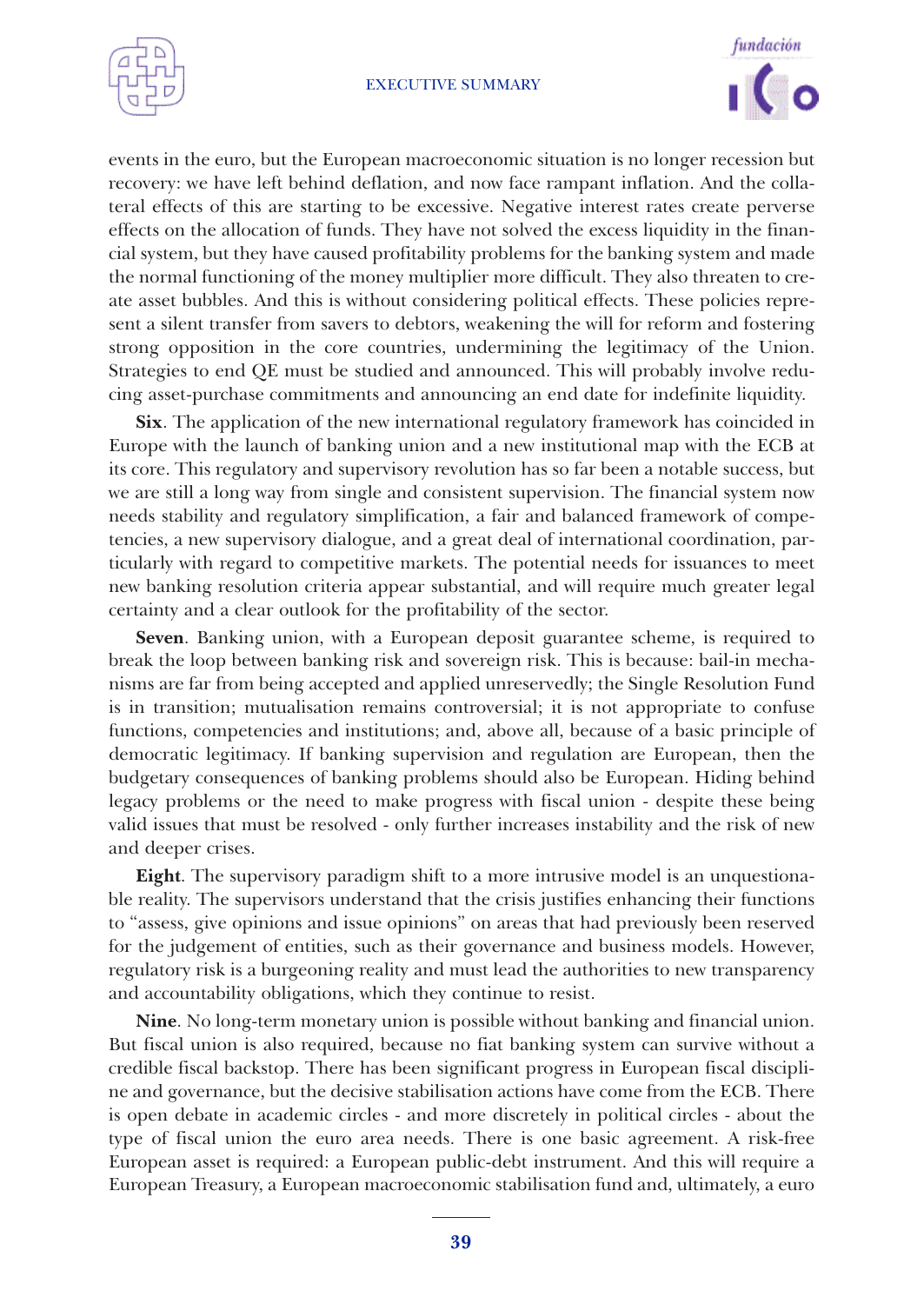



area Finance Ministry. But it is a political mistake - and a threat to the integration required - to confuse the political debate about the fiscal position of the euro area with the need for fiscal union with clear and well defined rules. There is hardly any disagreement about this. How we get there is another matter: one on which this Yearbook offers a range of interesting contributions and diverse viewpoints. However, get there we must.

**Ten**. Monetary union requires banking union. It has been fifteen years and we still aren't there yet. Banking union leads inexorably to fiscal union. We cannot wait another fifteen years. We don't have that long. And in a democratic Europe, we cannot have fiscal union without political legitimacy. This is the great challenge for the European Union. And it is one to which Spain - now that it has a stable government again - has to contribute actively. This will require wide-ranging national consensus, because only strong and united countries, with consistent and lasting policies that do not stoke volatility, sectarianism or reinvent the wheel can hope to aspire to influence the future of Europe.

## **BIBLIOGRAPHY**

- Altavilla, Carboni and Motto (2015), *Asset purchase programmes and financial markets: lessons from the euro area*, ECB Working Paper Nº 1864.
- Bech, M. and Malkhozov, A. (2016), *How have central banks implemented negative policy rates?* Bank of International Settlements, Quarterly Review, March 2016.
- Bénassy-Quéré, A. Ragot, X. and Wolff. Guntram B. (2016). *Which fiscal union for the euro area?,* Bruegel Policy Contribution, issue 2016/05, February 2016.
- Borio, Claudio and Zabai, Anna, *Unconventional monetary policies: a re-appraisal*, BIS Working Paper, No 570, Monetary and Economic Department, July 2016
- Burriel, P. and Galesi, A. (2016). *Uncovering the heterogeneous effects of ECB unconventional monetary policies across euro area countries,* Bank of Spain, working paper nº 1631.
- Caruana, J. (2014), *Stepping out of the shadow of the crisis: Three transitions for the world economy*, Bank for International Settlements - Annual General Meeting, Basel, June.
- Claeys, G. (2016*). Low long-term rates: bond bubble or symptom of secular stagnation?* Bruegel Policy Contribution, issue nº 15.
- Cruz-García, P., Fernández de Guevara, J. and Maudos, J. (2016). *Determinants of bank's* interest margin in the aftermath of the crisis. The effect of interest rates and the yield curve slope, University of Valencia and IVIE.
- De la Torre, Ignacio (2016), *Apocalypse Now*, increased risk of a financial crisis, Arcano, November 2016.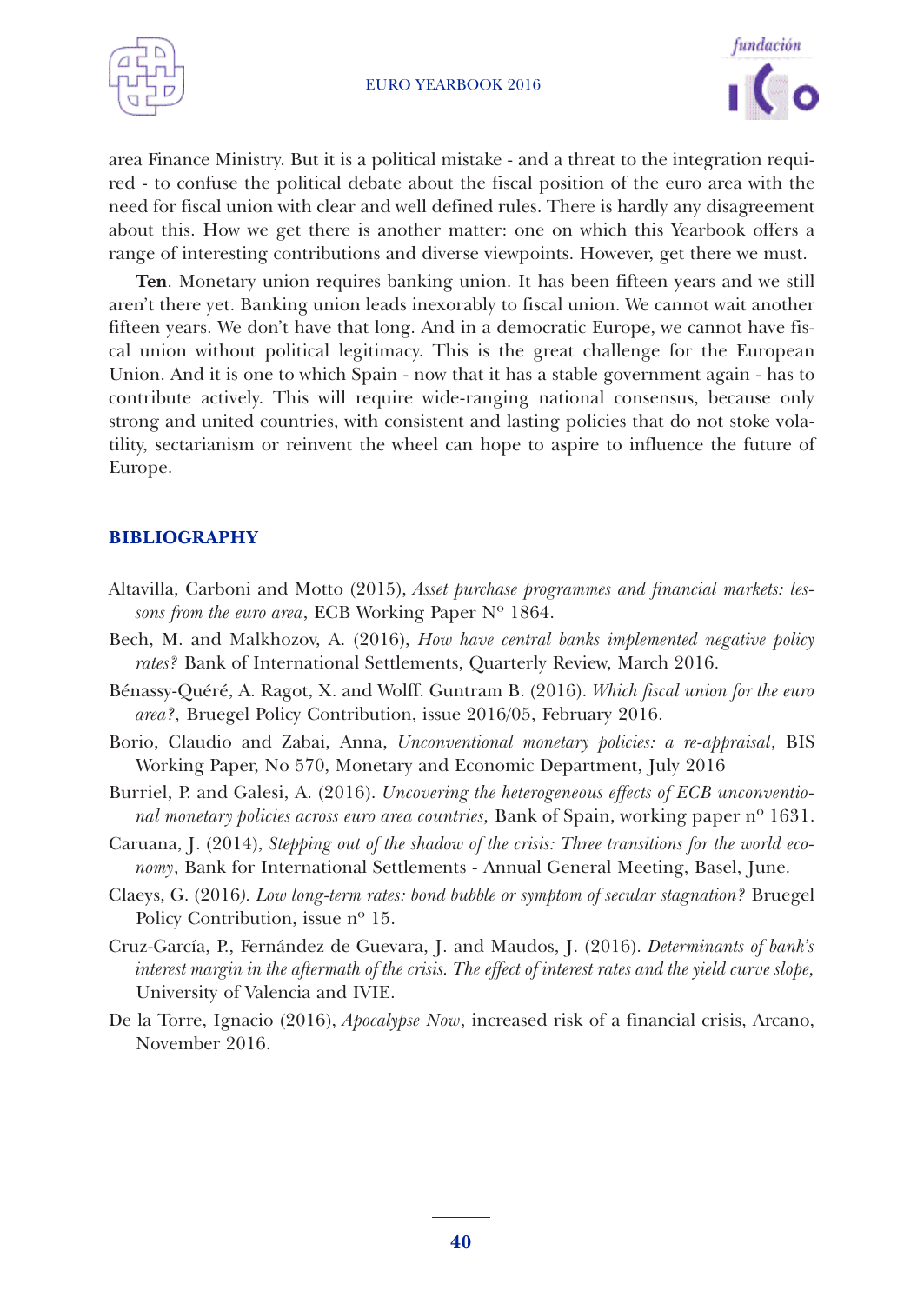



Demertzis, M. and Wolff, Guntram B. (2016), *What impact does the ECB's quantitative easing policy have on bank profitability?*, Bruegel Policy Contribution, Nº20, Brussels.

*What are the prerequisites for a euro-area fiscal capacity?* Bruegel Policy Contribution, issue nº 14.

- Demertzis, M. and Wolff, Guntram B. (2016). *What impact does the ECB's quantitative easing policy have on bank profitability?* Bruegel Policy Contribution, issue nº 20.
- European Central Bank (2016), *Low interest rates and households' net interest income*, Economic Bulletin, Issue 4/2016, Box 3.
- European Commission (2016a). *Communication from the commission to the European parliament, the council, the European economic and social committee and the committee of the regions: towards a positive fiscal stance for the euro area.* Brussels, November 2016.
- European Commission (2016b). *Council Recommendation: on the economic policy of the euro area.* Brussels, November 2016.
- European Commission (2016c), *Report on Public Finances in EMU*, Institutional Papers 045, Brussels, December.
- European Commission (2016d). *Quarterly Report on the Euro Area, volume 15, No 3* (2016), December 2016.
- European Court of Auditors (2016). *Single Supervisory Mechanism. Good start but further improvements needed.* Special Report: nº 29*,* November 2016.
- Fernández, F (2013), *The Institutional Architecture of the Re-founding of the Euro*, Foundation Papers Nº49, Fundación de Estudios Financieros (Financial Studies Foundation), Madrid 2013.
- Fernández, F. (2016). *Monetary Policy and Prudential Regulation in Europe*, Faes Foundation, Special Papers nº 193, September 26, 2016.
- IMF SDN 13/09 (2013), Allard, Brooks, Bluedorn, Bornhorts, Christopherson, Ohnsorge, Poghosyan and others, *Towards a Fiscal Union for the Euro Area*, IMF Staff Discussion Note.
- IMF (2016), *Global Financial Stability Report*, International Monetary Fund, April 2016.